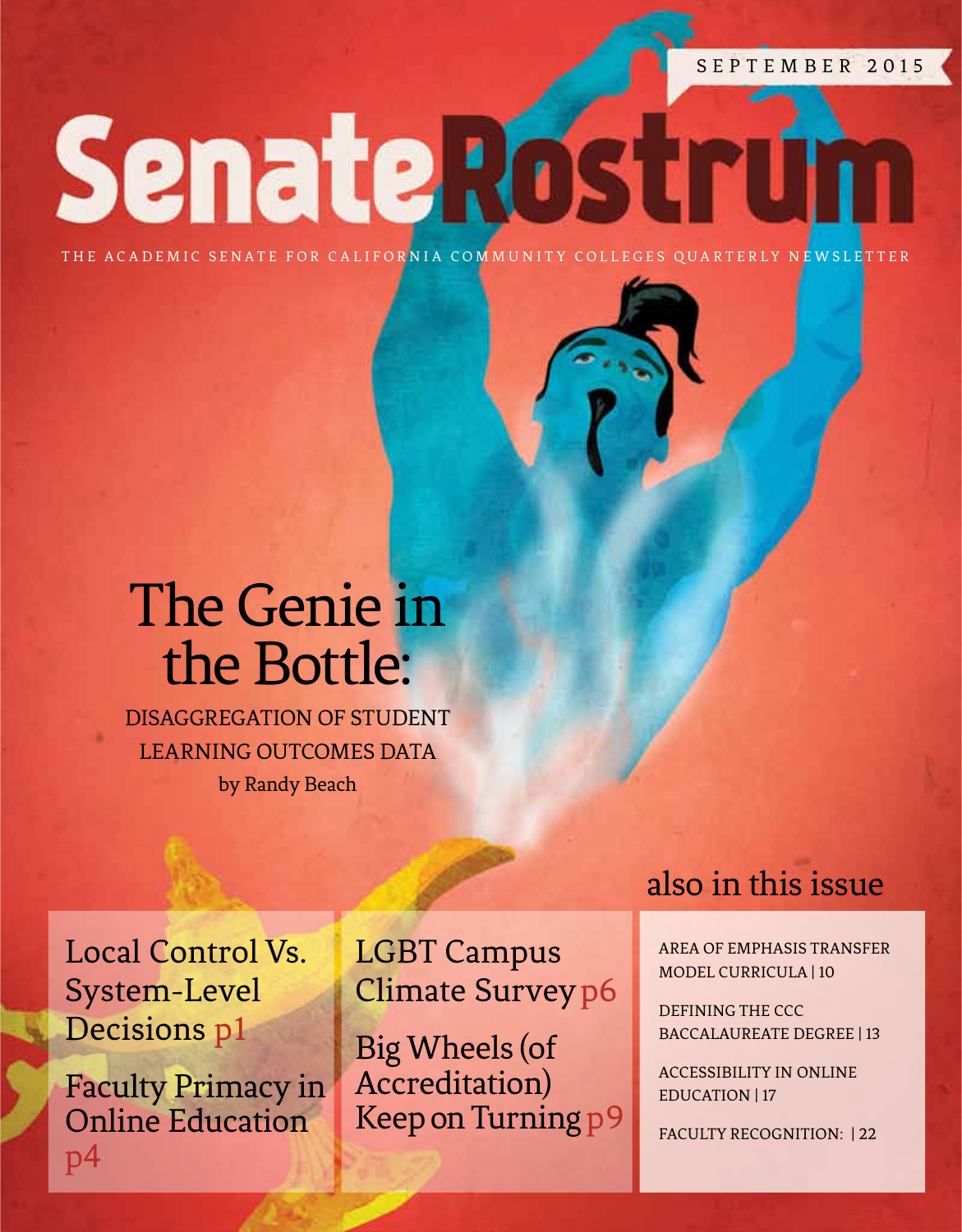# Striking The Right Balance: Local Control Vs. System-Level Decisions

by David Morse, President

W hen I first began attending Academic Senate plenary sessions, former ASCCC Executive Committee Member Richard Mahon semijokingly labeled me the champion of local control. Richard's reason for assigning me this title was that I loudly and

emphatically protested whenever anyone raised the possibility of set-

ting system-level standards or regulations that would restrict colleges' ability to set their own standards or make their own decisions. I fully believed in the right of colleges to manage their own resources and practices, and I continued to champion local control over all other considerations for a number of years.

Time has passed, and I have learned a great deal about how

the community college system and individual colleges really work. I continue to believe that local control over decision making should be the default position and that only for specific and compelling reasons should the system or the state impose decisions on colleges' management of curriculum, finances, or other areas. Each of our institutions is different and serves a different community, and each institution must therefore be allowed to determine for itself how best to serve the needs of its community and its students. Yet I have also come to understand that in some cases legitimate reasons for systemlevel mandates or decisions do exist and that

I continue to believe that local control over decision making should be the default position and that only for specific and compelling reasons should the system or the state impose decisions on colleges' management of curriculum, finances, or other areas.

in some instances all of our colleges may be best served by a unified position, policy, or standard.

The need to balance local control with systemwide or statewide concerns is not new. Each time Title 5 is added to or amended, the Chancellor's Office, the Academic Senate, and other constituencies work to craft language that is specific enough to provide meaningful guidance and structure

while still allowing the greatest degree of local flexibility that is reasonable in the specific circumstance. Each time a new program or initiative is launched, the ASCCC consults with system partners to determine the best ways to address statewide needs and concerns without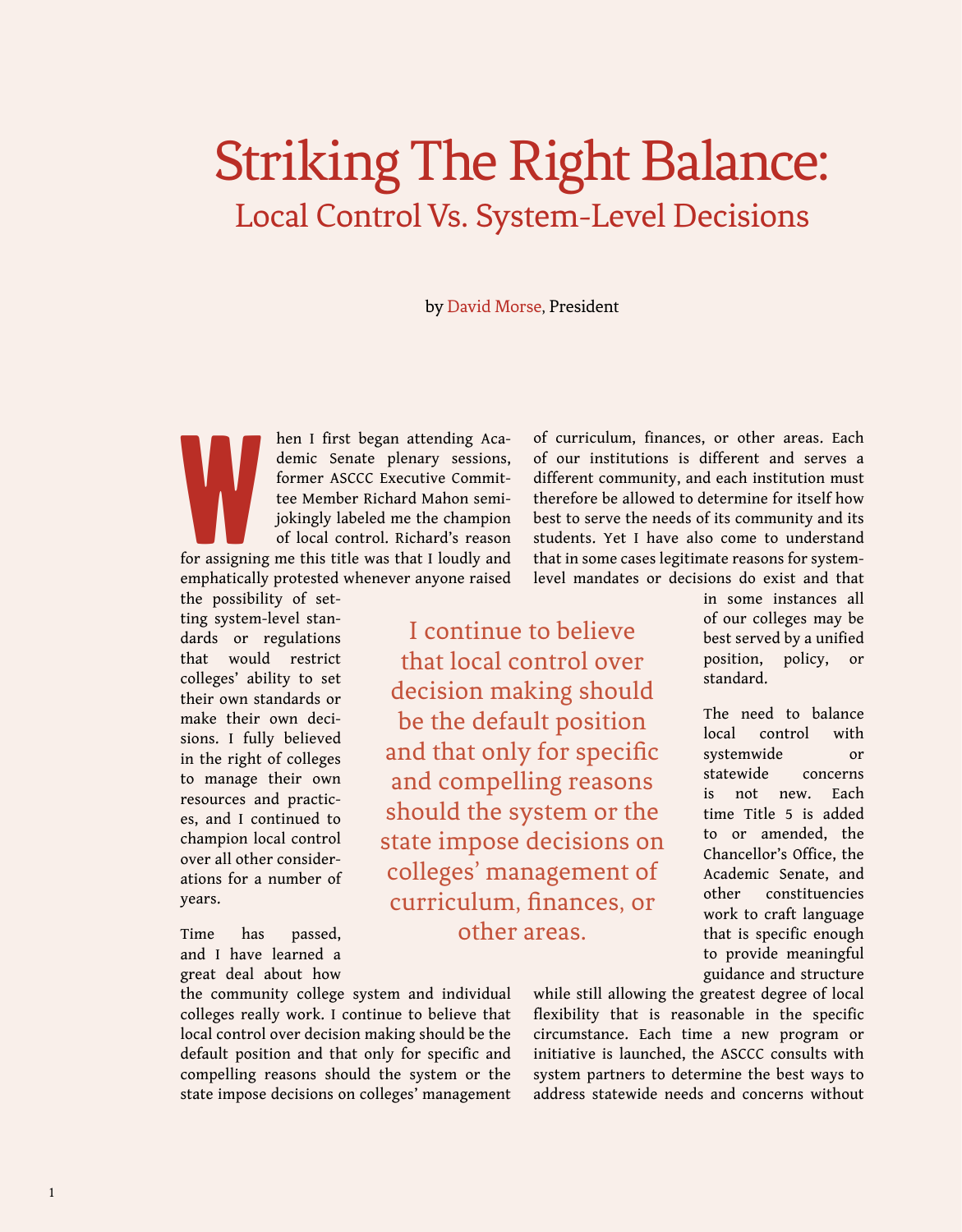imposing on or mandating local decisions or use of resources. In numerous cases in the past, the system has managed to strike an appropriate balance between these opposing perspectives, and in the coming months the system will be forced to do so again in a number of cases.

#### A Successful Balance from the Past: Faculty Minimum Qualifications

One very successful instance of the system's ability to balance state level concerns with local control is the process for establishing faculty minimum qualifications. Education Code §87356 mandates that the Board of Governors will establish minimum qualifications for faculty, administrators, and others, and §87357 states that the Board shall rely primarily on the recommendation of the statewide Academic Senate in establishing these qualifications for faculty. Education Code §87359 also allows for

> In order to implement these standards, the Academic Senate has established the disciplines list process, which allows colleges to bring forward local suggestions for additions to or revision of the minimum qualifications for faculty disciplines.

the hiring of faculty who do not meet applicable minimum qualifications through a local equivalency process. Through these sections Education Code mandates that all faculty employed by California community colleges must meet a specified statelevel minimum standard in order to ensure quality instruction for all students in the system.

In order to implement these standards, the Academic Senate has

established the disciplines list process, which allows colleges to bring forward local suggestions for additions to or revision of the minimum qualifications for faculty disciplines. In addition, the disciplines list is always understood to contain minimum qualifications, meaning that any community college district can set a higher standard if it finds more rigid qualifications to be appropriate. Finally, through the equivalency process allowed in §87359 local districts are

able to determine for themselves the processes and requirements through which minimum qualifications will be met. In these ways the system is able to maintain minimum standards for faculty qualifications at the state level while still leaving the final decisions regarding local standards and ways in which applicants can meet them to processes established at the local level.

#### The Baccalaureate Degree Pilot

A recent instance in which issues of local control and statewide standards have arisen regards the community college baccalaureate degree pilot. Fifteen colleges were chosen to participate in this pilot, each having developed its own vision and plan for implementing its degree. The Academic Senate has been tasked by the Chancellor's Office to lead discussions of academic standards and parameters for these new degrees and has formed a representative task force to work

with the pilot colleges and other stakeholders to develop requirements for general education and faculty minimum qualifications.

The colleges involved in the pilot are serving different communities and creating degrees for different disciplines, and therefore no single structure or plan are likely to serve all needs. Furthermore, the concept of a pilot is to allow experimentation and exploration, not to

restrict options. For these reasons, the pilot colleges rightly expect to be able to develop their degrees in ways that they feel best suit the needs of their students and their programs, not to be forced to conform to one specific template.

On the other hand, the purpose of the pilot is to prepare the way for other colleges to develop and offer bachelor's degrees in the future. Already rumblings exist regarding the expansion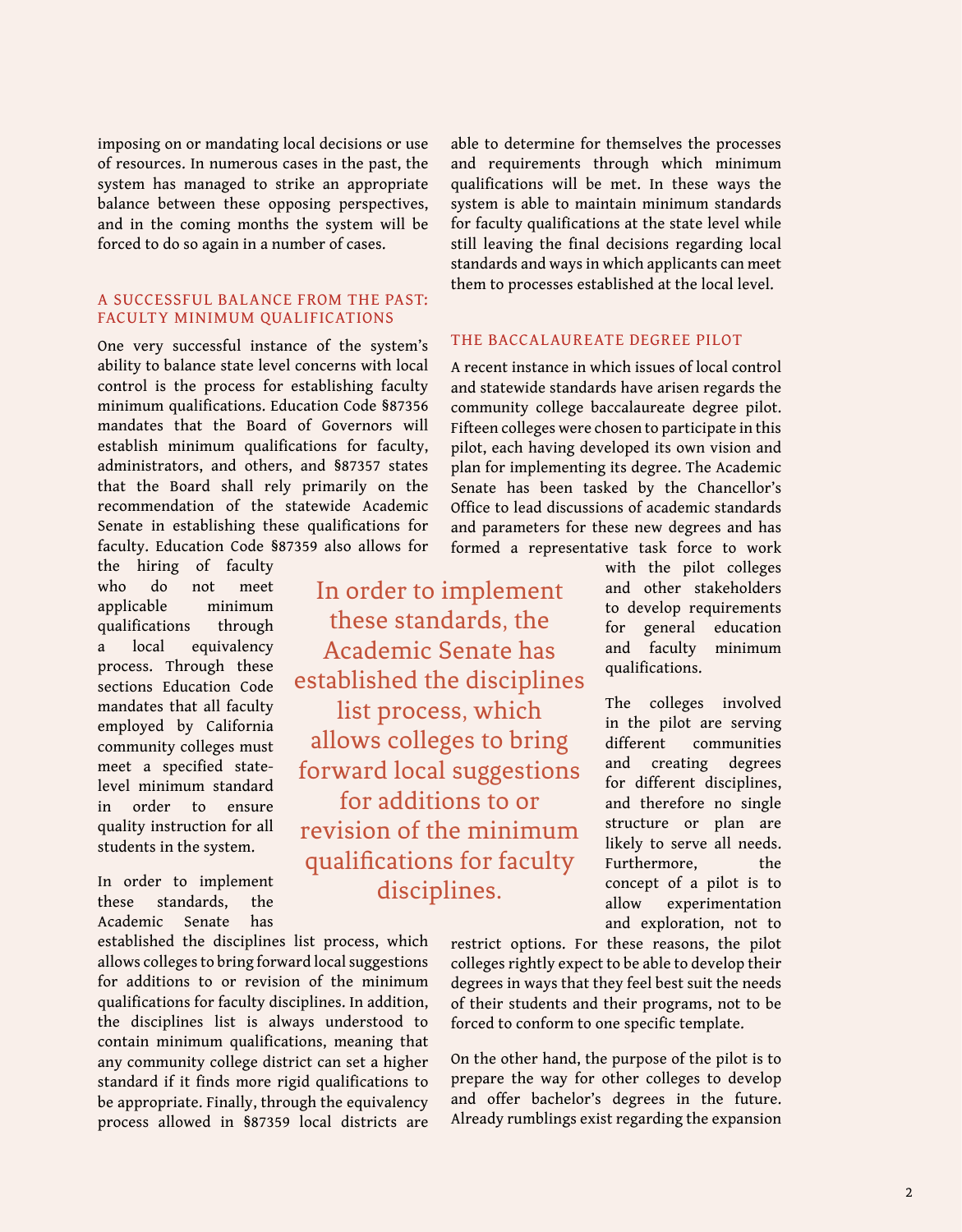of the program. For this reason, the details of the pilot implementation will impact more than just the pilot colleges, and every college in the system has a stake in how the degrees develop and are perceived. Although the degrees will be granted by individual colleges, they will be representative of the community college system as a whole, and thus all of our institutions have an interest in ensuring the quality, integrity, and viability of the degrees. The parameters and standards for the degrees are therefore more than just a local issue and some level of statewide consistency and oversight is needed.

Balancing these competing but legitimate perspectives is at times a difficult task. The key will be to set parameters that ensure the integrity and quality of the degrees while leaving the pilot colleges as much freedom as possible to experiment within those parameters. This challenge is what the Chancellor's Office and the ASCCC Bachelor's Degree Task Force must address.

#### Task Force on Workforce, Job Creation, and a Strong Economy

The Board of Governors' Task Force on Workforce, Job Creation, and a Strong Economy, also known as the Workforce Task Force, is another recent example of the tension between local control and statewide interests. Throughout the task force meetings between January and July, recommendations were proposed that would have granted greater oversight and control at either the state or regional level. These proposals involved topics from funding to curriculum to faculty qualifications and beyond.

Once again, all parties in these discussions have legitimate positions. California is a very large state, and its various regions do have differing economies and different needs. The concept of a regional approach to many issues is a logical way to address these matters. Furthermore, some issues can best be managed at the state level, such as funding streams that are granted by the state. As with the bachelor's degrees, a sense of state-level consistency and minimum standards regarding curriculum and programs is also essential, thus requiring clear and efficient processes in the Chancellor's Office.

However, faculty representatives and other task force members frequently found themselves reminding the group that curriculum is and should be approved locally and that for a college to plan and manage the overall resources of the institution and its instructional program, it cannot have select programs directed or developed by regional consortia or other external interests. The same issues arose on topics such as faculty qualifications: state level standards have been established, but local districts need to be able to work within those standards to employ quality faculty that will best benefit students.

On the whole, the members of the Workforce Task Force did an exceptional job of balancing local concerns with state and regional interests. However, the need to reconcile these perspectives will not disappear when the Board of Governors approves the final recommendations. The same issues will likely arise during efforts to implement the recommendations, and thus the same focus on appropriate balance will be necessary.

Local control has been and remains an important value of the ASCCC. The Academic Senate has fought for and will continue to fight for colleges' and districts' right to make their own decisions and manage their own resources as most fully benefits their students and communities. But in some instances state-level standards and requirements are necessary to ensure consistency and quality that will reflect positively on the system as a whole. What happens at one college can and often does impact other, both in perception and in actuality. The challenge is always to maintain reasonable overall standards and policies that benefit the system and the state while still allowing colleges the greatest possible flexibility.  $\blacklozenge$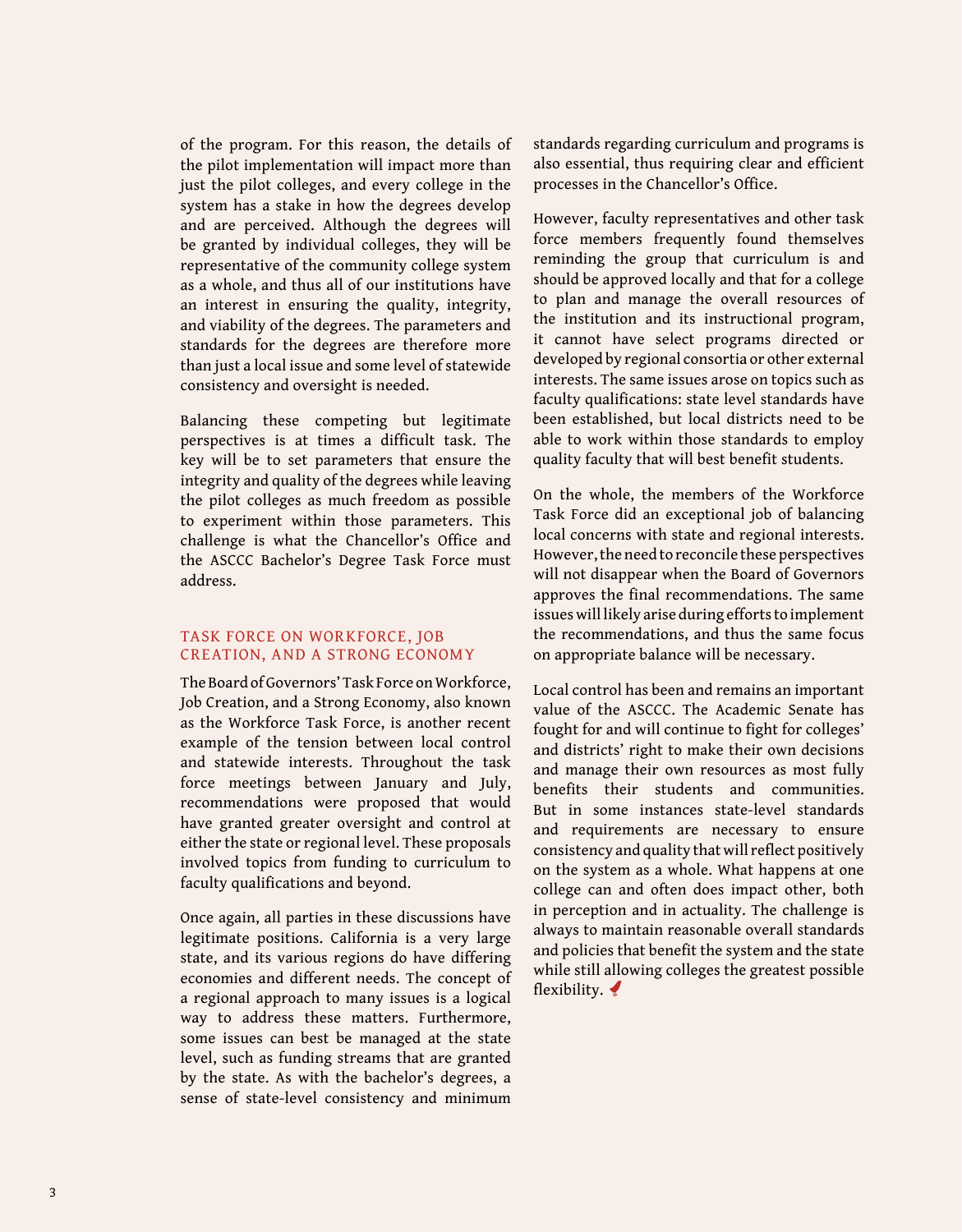# Faculty Primacy in Online **Education**

by Dolores Davison, ASCCC Online Education Committee Chair

and Fabiola Torres, OEI Steering Committee Chair and member of the ASCCC Online Education Committee

nline education in California is experiencing an exciting period, as the Online Education Initiative (OEI) is beginning to roll out its offerings to California community colleges. In August 2015 the student readiness modul nline education in California is experiencing an exciting period, as the Online Education Initiative (OEI) is beginning to roll out its offerings to California community colleges. In August 2015 the student readiness modules were launched, dents' preparation for the rigors of online classes. Common assessments and educational plans will also be connected to the OEI, bringing with them the promise of more support and services for students and faculty in online education. Perhaps no portion of the OEI is more anticipated than the arrival of a commonly available course management system, Canvas, which will be offered to campuses for no cost through the 2018-19 academic year. The colleges that are piloting Canvas will do so in the spring of 2016, with the system available to other colleges and more widely to the pilot colleges after that time.

While celebrating the forward thinking of the governor and the Chancellor's Office in supporting online education with the tools that have long been requested by faculty and administrators, faculty must also assert their primacy in the area of online education. AB 1725 (1988) and other legislation ensure the primacy of faculty in certain areas of governance, budget, accreditation, and other aspects of the 10 + 1. The most clearly defined of these areas is curriculum. Faculty primacy is clearly established in the area of curriculum, and while on occasion some administrator may wish to subvert that primacy—

and occasionally some faculty may wish to give it up—most administrators and faculty in the California community colleges acknowledge that curriculum is an area of faculty control. This primacy extends over all aspects of curriculum in terms of development of courses, structuring of majors, grading, textbooks, and establishment of degree requirements.

However, curricular issues can become more muddled in discussions of online education. At many colleges, the distance education coordinator is not a faculty member and may be an administrator with no online experience. Additionally, online education is, for many colleges, a relatively new and relatively small portion of course offerings and in some cases might represent less than 5% of a college's offerings. Administrators might be unfamiliar with or worried about online education and seek to limit the number of courses or sections offered in the online environment. And faculty, particularly part-time faculty, may be unaware of their rights and responsibilities as faculty in terms of curricular development and delivery of classes. As such, faculty leaders on campuses must take actions to ensure that the primacy of faculty is being recognized.

An obvious example of this situation is what is happening as colleges decide whether or not to transition to Canvas as their chosen course management system or CMS. Some administrators may argue that, similar to a classroom, a CMS is a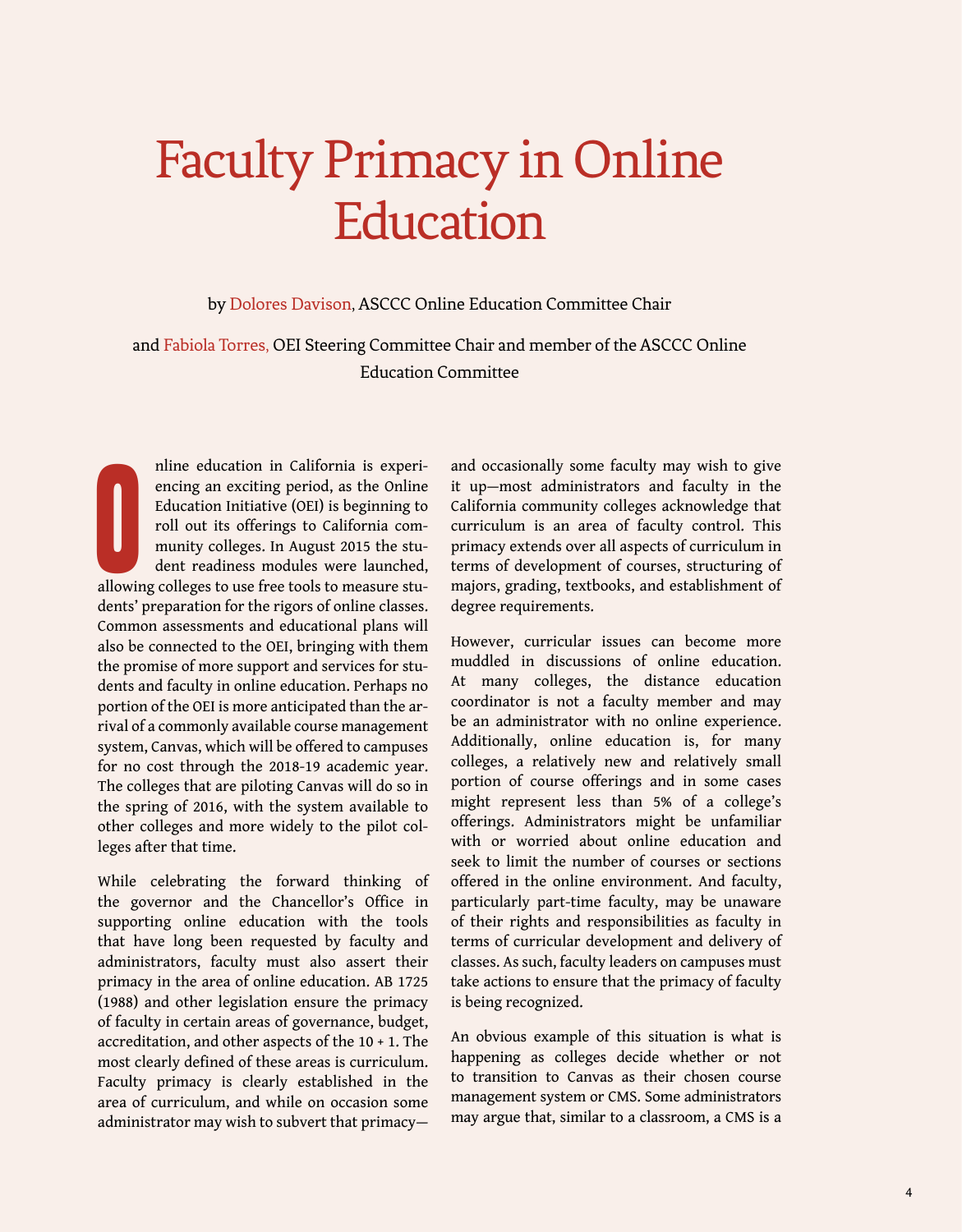facility, and, regardless of structure or problems, faculty will be expected to teach within its confines. This claim would be comparable to portable classrooms during times of construction, without air conditioning or multi media, where faculty still manage to teach classes despite lacking items that would be considered the norm on campus. In some ways, the course management system is a facility; however, for faculty who teach online, that facility must possess certain functionalities that would preclude faculty teaching effectively were those functions not present. In much the same way that a chemistry lab must have certain elements in place in order for experiments to be conducted, an online course management system must have elements in place for the course to be conducted effectively. If administrators, especially administrators who have no experience teaching online, are making decisions regarding a course management system in a vacuum, faculty may find themselves saddled with a system that prevents them from effectively teaching their students. For these reasons, online faculty must be involved in any discussions regarding adoption of a course management system, whether that system is Canvas or another CMS.

Another issue with faculty primacy regarding online courses involves scheduling. For many administrators, online courses are a "cash cow"; they require no or very little in person classroom space, and as such they appear to be easy moneymakers because they can be scheduled without taking into account factors such as other classes, the need for a classroom, overhead costs. In addition, some administrators feel that online course faculty do not require special training, so anyone can be assigned an online class, often with very little time before the class is scheduled to begin, and told to teach it. Part-time faculty are particularly vulnerable to this issue, as turning down an assignment can have consequences for adjuncts that do not exist for full-time faculty, including the possible loss of reemployment preference or other preferred status. Without adequate training and support, faculty teaching online may not possess the skills needed to successfully navigate the issues in an online class and therefore may not provide the students in the course with the educational experience they require.

At some universities, courses have been created with no, or limited, faculty input and then assigned to an instructor of record who has had very little if any involvement in the development of the course. The faculty member becomes responsible for grading pre-created exams and perhaps involved in discussions or in answering questions but otherwise has had no particular role in the creation of the course itself. This situation is not far from the use of publisher course packs as classes, where faculty members create no original content and instead rely entirely on the materials provided by the publishers to teach the course. Although course packs often contain materials and tools that are not otherwise available, they should be used along with the instructor of record's own materials, such as discussion topics and exams. Both of these models, pre-created courses and reliance exclusively on publisher course packs, are not models that faculty would encourage for use in a face-to-face classroom, and as such their use in online courses should be discouraged.

Ultimately, as with face-to-face courses, the content of the course should belong to the instructor of record and should be determined primarily by that individual. Faculty members teaching online courses should be regarded no differently; their courses should be their own, and the construction and content of those courses should be left to the primacy of the faculty, not to administrators or others who seek to increase the revenue of the college through the creation of pre-packaged courses or demand that faculty teach online classes when they are not prepared to do so. Administrators and curriculum committees have an obligation to ensure that the courses being taught match the course outline of record and provide sufficient rigor and other requirements for online courses, but the faculty who teach the courses should be responsible for the curriculum of these classes as they are in faceto-face courses. Online education is an important component in the future of the California community colleges, but it must be treated as an educational component rather than simply a revenue source.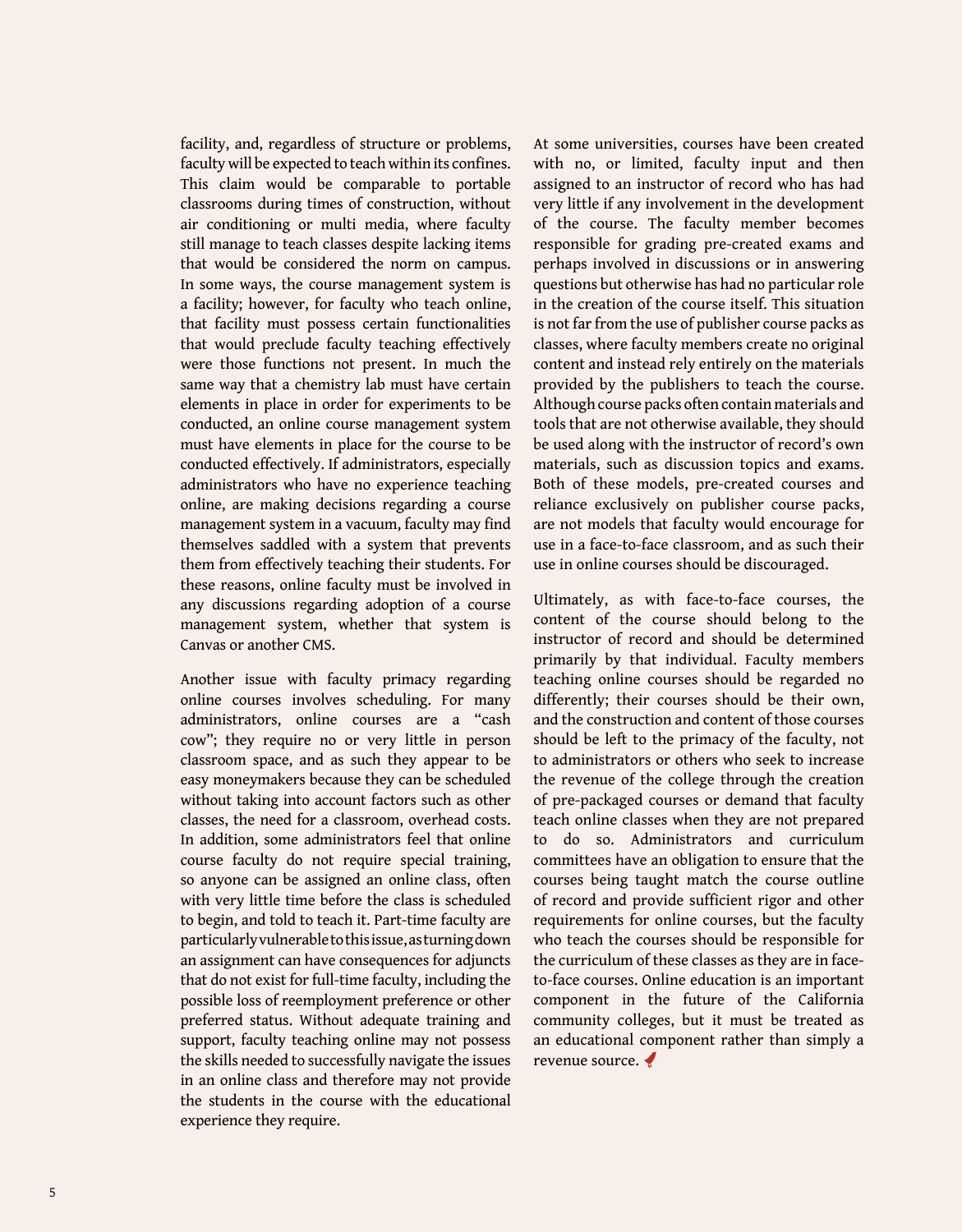# LGBT Campus Climate Survey—An Eye-Opening Experience

by Rhonda Findling, EOPS Counselor, Santa Rosa Junior College

W<br>Gellege der ith the recent historic Supreme Court decision on gay marriage rights, LGBTQ college students are living in exciting times with hopes of futures endowed with equal rights. In order to ensure that

college campuses are providing students with equal educational opportunities through a safe, welcoming, and inclusive college experience, colleges must take the LGBT Campus Climate Survey, a nationallyrecognized assessment tool for assisting campuses in improving their environments for LGBTQ students.

#### In April 2014, a

representative team of six LGBT staff at all constituent levels at Santa Rosa Junior College (SRJC) came together to take part in the Campus Climate Survey. We were told that the survey was being encouraged by the State Academic Senate. Most of us at SRJC saw no reason to be concerned that our campus was not a welcoming place for LGBTQ students. We live in an area of California that has a relatively large percentage of LGBTQ individuals and families and a county that is considered mostly liberal. For years, we have had an LGBTQ staff association—GALEAF, Gay and Lesbian Employees and Friends—to advocate for LGBT-related issues.

The LGBT Campus Climate survey questions required input from managers in areas such as

With the recent historic Supreme Court decision on gay marriage rights, LGBTQ college students are living in exciting times with hopes of futures endowed with equal rights.

Human Resources, District Police, Admissions and Records, and Student Health Services. When Campus Pride, the operators of the survey, sent us our results in a report, we were stunned by how poorly our district scored. The detailed report brought to light many deficiencies and areas in which we clearly could be performing much better for LGBT students and staff. In short, the LGBT Campus

Climate report became a wake-up call that we were not, for the most part, a safe, inclusive, and welcoming campus for LGBTQ students.

As an example, the survey asked us whether our campus had gender-neutral bathrooms. We realized that on our main campus site, we had not a single one. Gender-neutral bathrooms are a safety issue not only for transgender individuals in transition but also for those whose gender expression and identity would place them on the gender continuum as neither male nor female but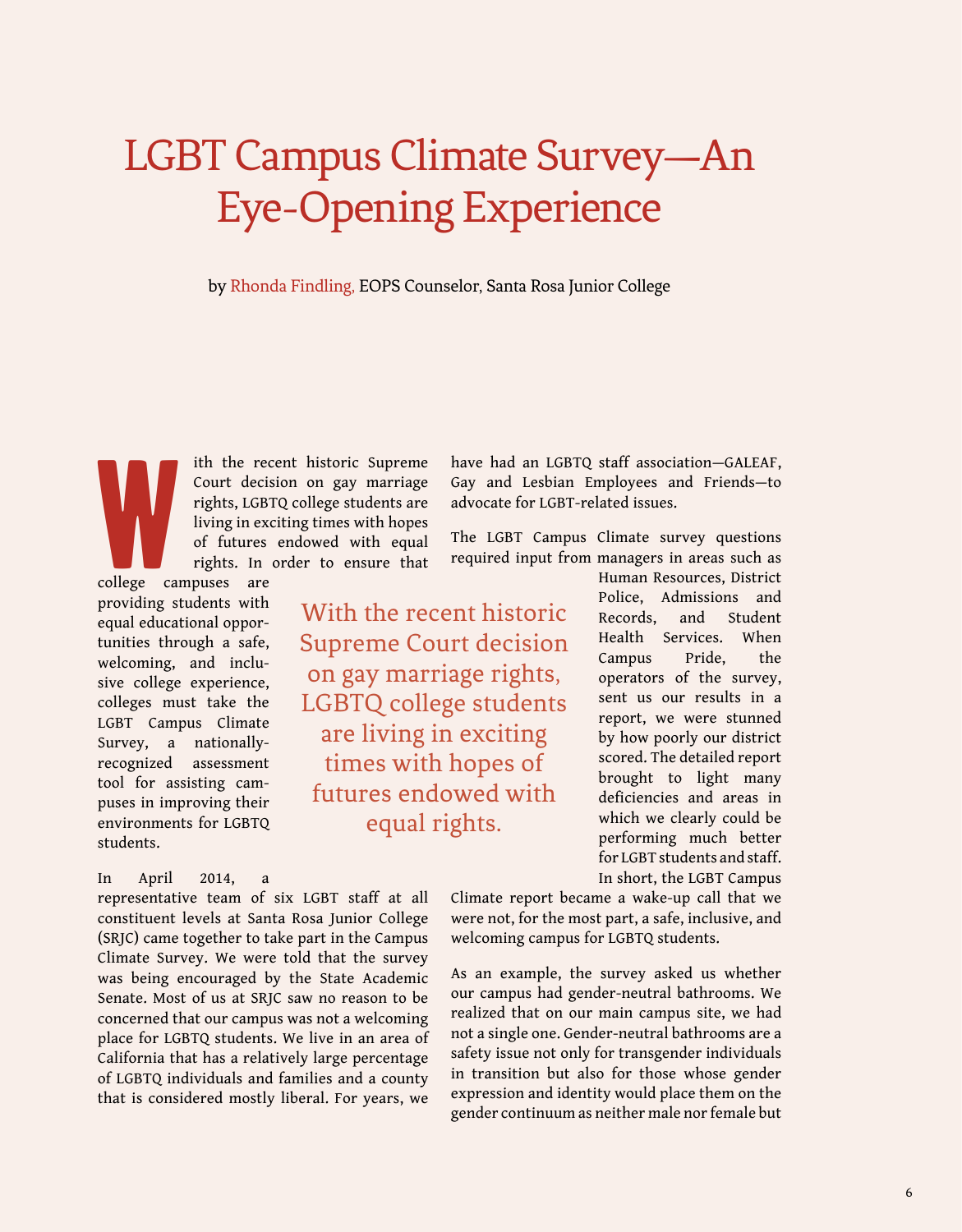somewhere in the middle. In fact, gender-neutral restrooms have become such an important issue for college campuses that the president of the UC system, Janet Napolitano, issued a mandate last year asking all UC-campuses to provide genderneutral bathrooms.

The LGBT Campus-Climate survey is divided into eight different areas: LGBT Policy Inclusion, LGBT Support and Institutional Commitment, LGBT Academic Life, LGBT Student Life, LGBT Housing and Residence Life, LGBT Campus Safety, LGBT Counseling and Health, and LGBT Recruitment and Retention. The rating scale ranges from one to five stars, with five stars being the high or positive rating. SRJC received five stars in only one area—Counseling and Health—primarily because our Director of Student Health Services

has done an excellent and deliberate job of making sure her staff is trained on LGBTQ health issues and that the special health care needs of LGBTQ students are incorporated into all health services.

We received only one star in three of the eight areas— Support and Institutional Commitment, Campus Safety, and Recruitment and Retention—as well as only 1.5 stars in LGBT Academic Life.

Our campus was doing next to nothing to create a safe, inclusive, and welcoming environment for LGBTQ students, and we were very much in the dark about it.

Conversations with students added additional insight regarding these matters. Gender-queer and transgender students had encountered negative experiences both inside and outside the classroom and did not feel entirely safe on our campus sites. Some gay and lesbian students were victims of name-calling and bullying. Antigay stickers had even appeared in our student parking lots. But with no LGBT resource center, no staff person assigned to address LGBT issues,

no safe-space ally signs, no LGBT-sponsored campus events, no LGBT focused classes, no LGBT advisory committee, no LGBT outreach and recruitment, and no training or visibility from our district police on handling anti-LGBT incidences, our LGBTQ students had almost nowhere to take their concerns. One openly gay student confided that he had "repeatedly experienced discrimination" and felt our campus was "not a gay-friendly place." Thus, our overall score on the report was only two of five stars.

A year later, we have taken the results of the survey and moved into action mode. From the Campus Climate report, SRJC put together a list of 22 recommendations. By the end of Fall 2014, we had four gender-neutral bathrooms on our largest campus site, safe-space ally placards with

Gender-queer and transgender students had encountered negative experiences both inside and outside the classroom and did not feel entirely safe on our campus sites.

an accompanying PowerPoint training, and a preferred name option for students on class rosters. District Superintendent-President Frank Chong also formed an LGBTQ-Presidential Advisory Committee to prioritize and address other recommendations.

By the end of Spring 2015, the college had approved our first LGBT-focused class—LGBT Arts and Literature (ENGL 36)—which

will be offered in Fall 2015. Students from our LGBTQ club also asked for more visibility on our college homepage. Thus, in June 2015, our Public Relations department featured LGBT pride month front-and-center on our homepage, including an in-depth interview of one of our lesbian faculty members, and Dr. Chong wrote a supportive LGBT blog linked to the homepage as well.

Because the Campus Climate Survey can yield such useful information and positive results, all campuses that have not already done so, should contact Campus Pride (*[www.campuspride.org](http://www.campuspride.org)*) and request to take the survey. At the time of this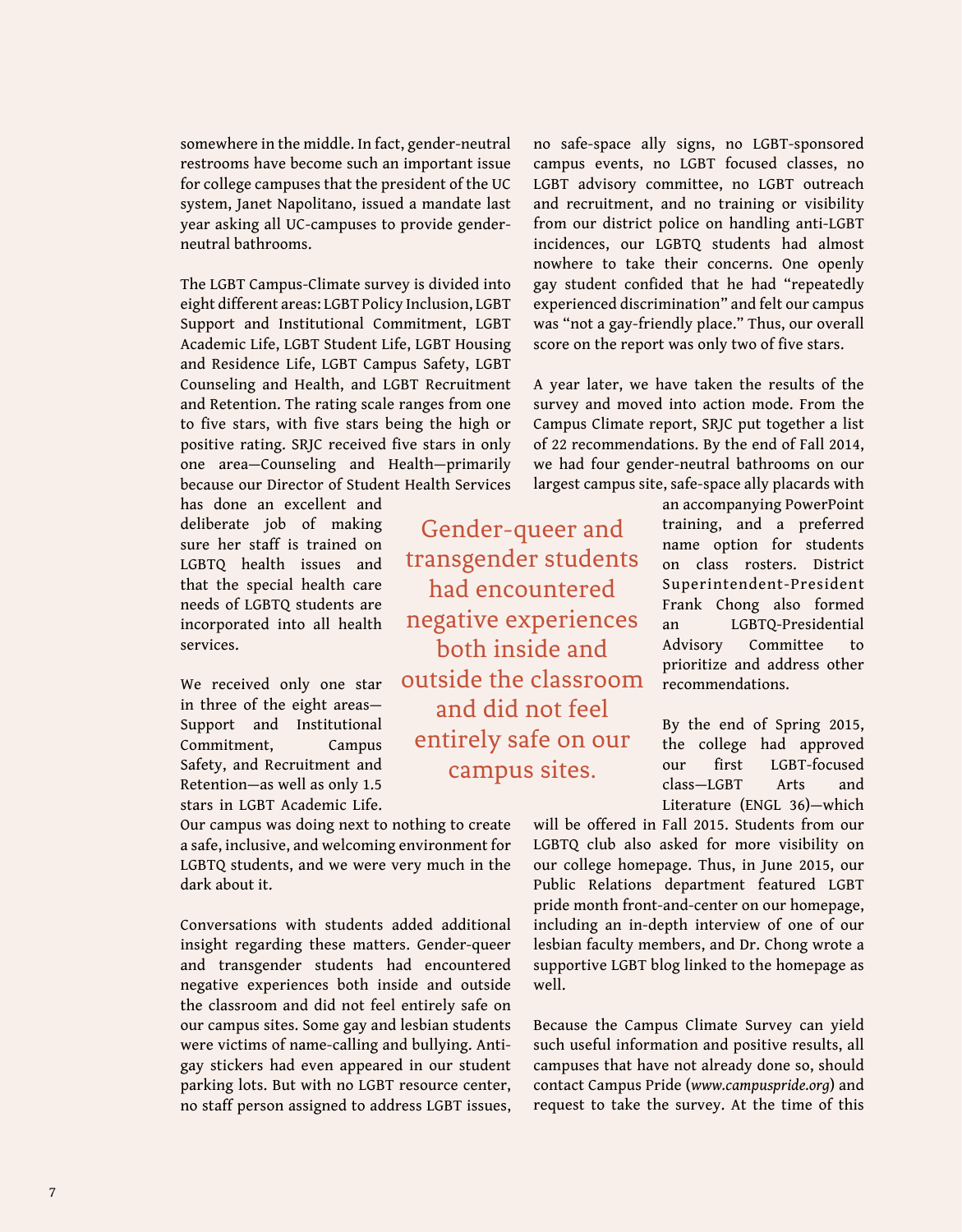writing, only 10 California Community Colleges have taken it, and only one college—Pomona College—received five stars. Only two others— Napa College and Sierra College—received four stars. Most of the others scored in close range to SRJC—two stars. Similar to the CCCs, only eight CSUs to date have completed the survey. The only CSU of the eight to earn five stars was San Diego State. CSU Northridge obtained 4.5 stars, and Long Beach and San Jose each received four stars. By contrast, all nine UC campuses have taken the survey and are also far ahead of the CCCs in how they scored. UC Berkeley, UCLA, UC Riverside, UCSB, and UCSC all received five stars. UC Irvine, and UCSD were close behind with 4.5 stars. UC Davis scored four stars.

Clearly, most public institutions of higher education in California have

work to do if they want to be LGBTQ safe, welcoming, and inclusive. Another way to contextualize the situation and the problem is to look at the statistics produced by GLSEN—the Gay and Lesbian Straight Education Network—a nationally recognized resource for collecting data on school climate for LGBTQ students in the high school and middle school systems. The

last GLSEN report published to date, in 2013, reveals that 55.5% of LGBT students felt unsafe at school because of their sexual orientation and 37.8% because of their gender expression. 71.4% heard "gay" used in a negative way, 74.1% were verbally harassed, 36.2% were physically harassed, and 49% were harassed via electronic devices. 61.6% of the students who reported an incident said that school staff did nothing in response. In their summary, GLSEN writes, "schools nationwide are hostile environments for a distressing number of LGBT students, the overwhelming majority of whom routinely hear anti-gay language and experience victimization and discrimination at school. As a result, many LGBT students avoid school activities or miss

Clearly, most public institutions of higher education in California have work to do if they want to be LGBTQ safe, welcoming, and inclusive.

school entirely." Nationally, LGBTQ youth are still at risk of suicide at three times the rate of straight youth.

According to Rebby Kern, the Media, Communications, and Program Manager at Campus Pride, the goal when taking the survey is not to try and earn five stars but to "use it as a benchmark of where you stand, create an action plan, and then to hold yourselves accountable to LGBT students. It's also an opportunity to create coalitions and task forces around these issues."

Kern reports that 430 public institutions of higher education nationwide participated in the first survey Index 1.0. On June 10, Campus Pride released a new version of the Survey, Index 2.0. Since the release of Index 2.0, 160 campuses have

> already taken the survey. According to Kern, the new version has the same eight categories, but Campus Pride has expanded the questions to be more in-depth, more comprehensive, and more "trans-inclusive." Kern encourages all campuses to take the survey every one to three years, since 80% of campuses achieve many of their goals and then see improved scores when they retake the survey.

As Santa Rosa Junior College President Chong indicated in his LGBTQ blog regarding the results of our Campus Climate survey, "I knew as a College we believed in fairness and social justice for LGBTQ students and employees. But beliefs are not enough: there must be action, visibility, and true institutional support." The LGBT Campus Climate Survey is an invaluable tool and resource for identifying areas of need in order to improve and change the educational experience for LGBTQ students into one that is positive, welcoming, supportive, and safe. Students' futures are not just about equal rights like marriage equality, but also about equal educational opportunity along the way.  $\blacklozenge$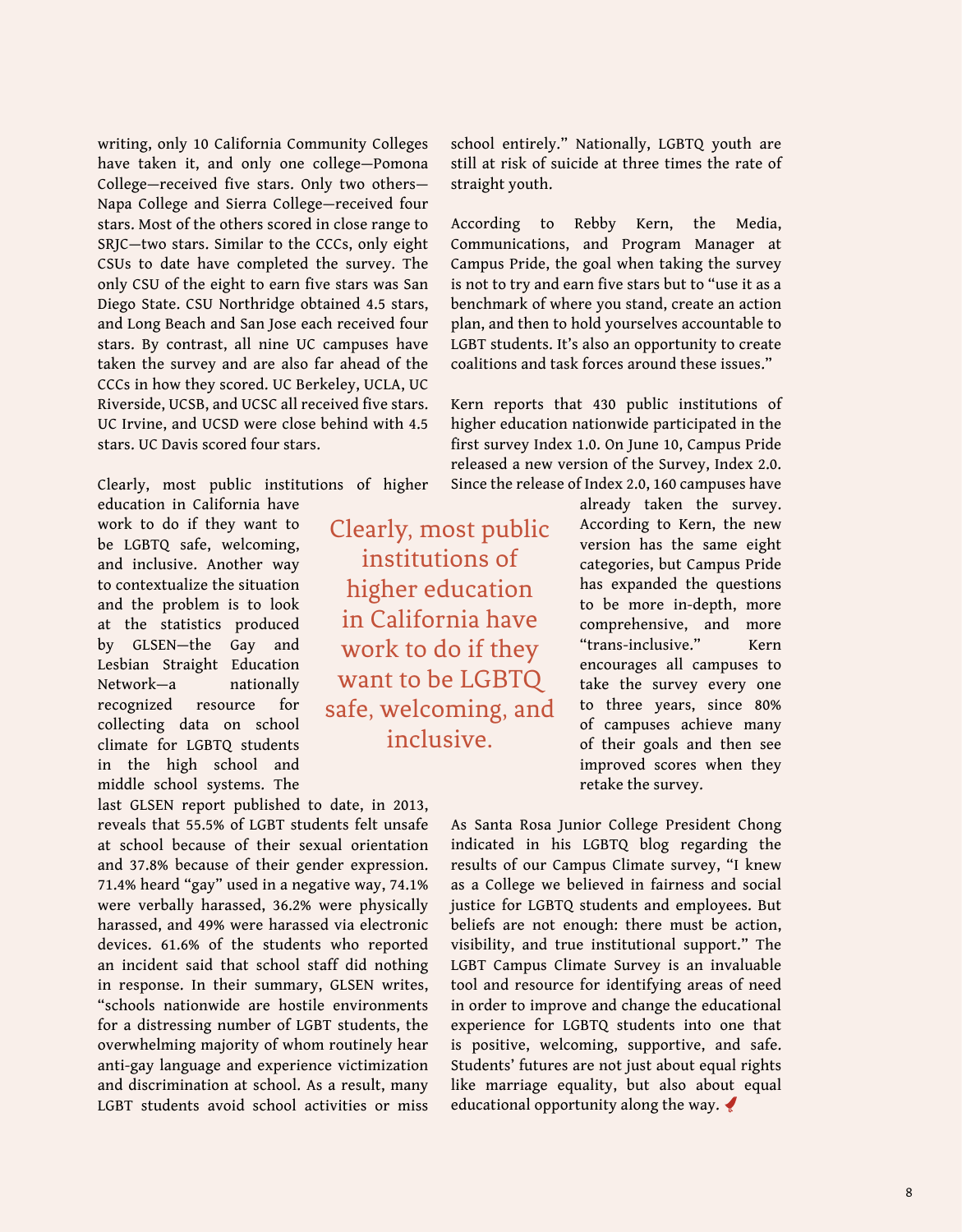## Big Wheels (of Accreditation) Keep on Turning: An Update to the Field on ACCJC Activities

by Randy Beach, ASCCC Accreditation and Assessment Committee Chair

Since June, the Accrediting Commission for Community and Junior Colleges has met several times and made significant announcements in regards to accreditation.

#### ACCJC Article on New Standards; New **PRACTICES**

ACCJC's most recent newsletter, Spring/Summer 2015 Newsletter contains an article of interest to the field entitled "ACCREDITATION: NEW STANDARDS, NEW PRACTICES" and is available on the ACCJC website. This article highlights the major changes in the standards and the rationale for the changes.

#### Revisions to ACCJC Handbooks

Over the summer, ACCJC released newly revised versions of the *Guide to Evaluating and Improving Institutions,* and the *Accreditation Reference Handbook.*  These guides are available on the ACCJC website.

#### Changes to ACCJC Policy, June 2015

At its June 2015 meeting, the Commission considered and approved policy changes and a policy for first reading. A brief synopsis is provided below. The period for comment on the proposed change is open now until August 31, 2015. The full text of the proposed revisions can be read at the ACCJC website along with instructions for submitting comment.

#### **Policy on Eligibility to Apply for Accredited Status**

New policy: Provides information that has been contained in the Eligibility, Candidacy, and Initial Accreditation Manual, for reference by institutions seeking to begin the process for gaining accredited status.

#### **Policy on Commission Actions on Institutions**

Revised policy: Definitions related to sanction would align with those of other regional accreditors. New sections include a definitions section and a section on other commission actions.

#### **Policy on Commission Good Practice in Relations with Member Institutions**

Revised policy: Updates references to current accreditation practice and to eliminate sections that were better covered in other policies. Remaining language was edited and reorganized to facilitate readability and clarity

#### **Policy and Procedures for Evaluation of Institutions in Multi-College/Multi-Unit Districts or Systems**

#### Revised policy: Eliminates procedural material and simplifies the policy statement concerning multicollege district or system reviews.

#### **Policy on Closing an Institution**

Revised policy: Clarifies that when voluntary or involuntary withdrawal of accreditation occurs at an institution, or is anticipated to occur, the need for a closure report and substantive change review may be triggered as related to the change in the nature of the constituency served.

#### **Policy on Substantive Change**

Revised policy: Clarifies that when voluntary or involuntary withdrawal of accreditation occurs at an institution, or is anticipated to occur, the need for a closure report and substantive change review may be triggered as related to the change in the nature of the constituency served.

continues on page 19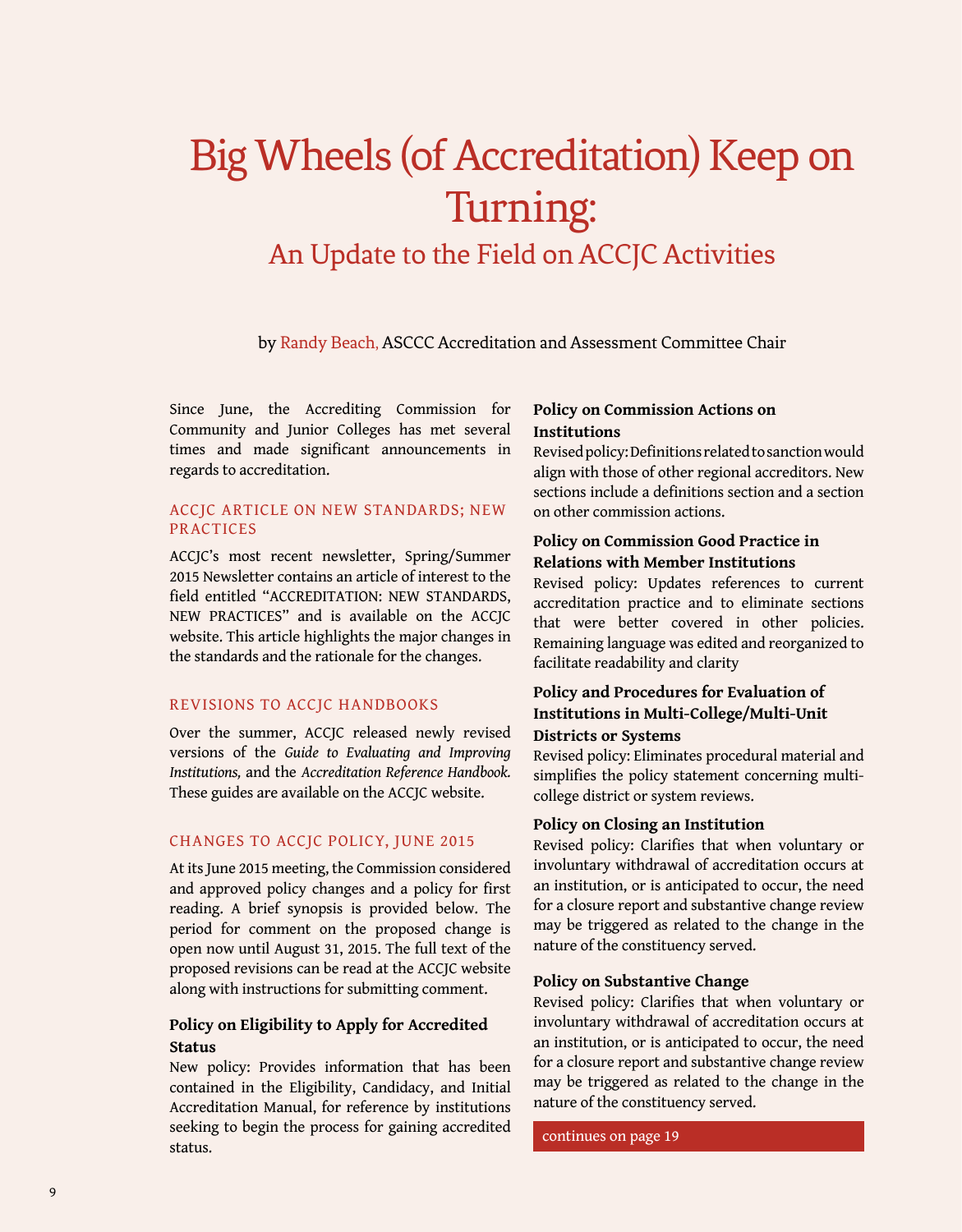# <span id="page-10-0"></span>Area of Emphasis Transfer Model Curricula:

### Everything You Ever Wanted to Know About AoE TMCs

by Julie Bruno, Vice-president

and Michelle Pilati, C-ID Faculty Coordinator

S enate Bill 1440 (Padilla, 2010) resulted in faculty spending countless hours developing transfer model curricula (TMCs) at the state level and the corresponding associate degrees for transfer (ADTs) at the local level. Although much work was accomplished in the two years following the passage of SB 1440, the legislature adopted a followup bill, Senate Bill 440 (Padilla, 2013), to ensure progress continued on developing ADTs as well as establishing strong pathways to the California State Universities (CSU) for community college students. While the ASCCC had significant concerns with SB 440 as it was finally passed, as originally introduced the bill was much more problematic. Early versions of the bill not only created mandates requiring the development of ADTs but also specified the areas of emphasis (AoEs) that would be developed. In its final form, SB 440 mandates the development of AoE TMCs but leaves open the determination of what AoEs will be developed. As a result of this new mandate, the Intersegmental Curriculum Workgroup (ICW), the entity that makes curricular determinations regarding the implementation of SB 1440 and now SB 440, established a definition for what an AoE is in the context of ADTs, identified two AoEs to be developed, and convened the faculty to do this work.

#### SB 440 REQUIREMENTS: STATE AND Local Level

In addition to ADT development mandates, SB 440 required the development of four AoE TMCs. As stated in SB 440 and subsequently incorporated into Education Code 66746(b)(1)(D),

*Before the commencement of the 2015-16 academic year, there shall be the development of at least two transfer model curricula in areas of emphasis and, before the commencement of the 2016-17 academic year, there shall be the development of at least two additional transfer model curricula in areas of emphasis.* 

Further, Education Code §66746(b)(1)(C) includes the requirements for the development of ADTs based on both majors and AoEs at the local level:

*A community college shall create an associate degree for transfer in every major and area of emphasis offered by that college for any approved transfer model curriculum approved subsequent to the commencement of the 2013-14 academic year within 18 months of the approval of the transfer model curriculum.*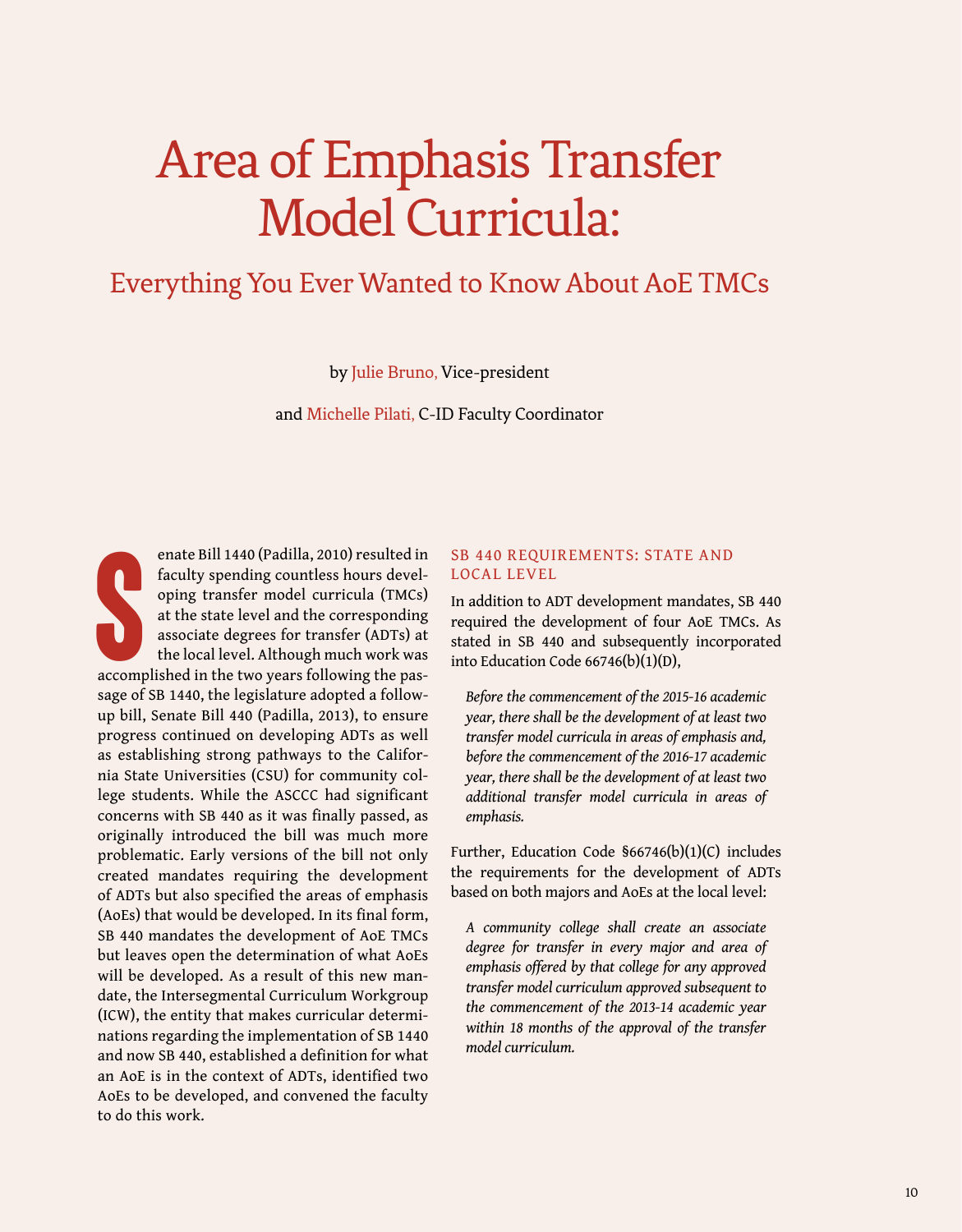Together, these legislative requirements drive the state level development of the AoE TMCs and, potentially, the local implementation of AoE ADTs. At the state level, the development of at least four AoE TMCs is required. However, the introduction of these TMCs may or may not lead to a local degree development mandate. Presently, the "offered by that college" component of Education Code §66746(b)(1)(C) has been operationalized using Taxonomy of Program Codes (TOP Codes); if a college has a degree in the TOP Code assigned to a TMC, then it has an ADT development obligation. In the event that a new TMC, AoE or major, is introduced and assigned a new TOP Code that previously did not exist and, therefore, is associated with no existing curricula, then no local ADT development is mandated.

#### AoE TMC Definition and Development

While the term "area of emphasis" was added to Title 5 regulations to permit local development of degrees that were broader than a typical major, the ICW determined that a clear definition of the term in the context of ADTs was necessary. As ADTs direct students to take the appropriate coursework to prepare them for a specific pathway at the CSU, an AoE ADT necessarily would have to similarly direct student choices so that their transfer destination was at least somewhat prescribed. While many of the existing TMCs are interdisciplinary in nature and some may even effectively feed into multiple majors, none was intended to do so. To meet the conditions set forth in Education Code, ICW developed the following working definition of an area of emphasis: An area of emphasis is an interdisciplinary TMC that is developed to serve multiple majors at the CSU. Such a TMC may not have a clear department of origin at the CCC and would be designed to prepare the student for an array of majors at the CSU.

#### (The full policy is located on the C-ID website at *[https://c-id.net/docs/policies/ICW\\_Working\\_](https://c-id.net/docs/policies/ICW_Working_Definition_of_Area_of_Emphasis.pdf) [Definition\\_of\\_Area\\_of\\_Emphasis.pdf](https://c-id.net/docs/policies/ICW_Working_Definition_of_Area_of_Emphasis.pdf)*)

With this definition in mind, the ICW began by investigating disciplines that might be served by an AoE TMC. Besides adhering to the AoE working

### AoE TMC Acronyms

**AoE** Area of Emphasis

- **ADT** Associate Degree for Transfer
- **CCC** California Community Colleges
- **C-ID** Course Identification System
- **CSU** California State University
- **DIG** Discipline Input Group
- **FDRG** Faculty Discipline Review Group
- **ICW** Intersegmental Curriculum Workgroup
- **ICFW** Intersegmental Curriculum Faculty Workgroup
- **LGBT** Lesbian, Gay, Bisexual and Transgender
- **TOP Code** Taxonomy of Programs Code
- **SB** Senate Bill
- **TMC** Transfer Model Curriculum

definition, disciplines selected for AoE TMC development must have enough similarities in major preparation or such minimal preparation that one TMC could effectively prepare a student for various transfer disciplines as well as allow the CSU to deem the TMC similar to one or more CSU majors. If the TMC is deemed similar by a CSU, a student who completes the TMC-aligned ADT at a CCC must be able to complete the Bachelor's degree at the CSU in 60 units. Furthermore, the AoE TMC would encompass a number of disciplines that on their own may transfer small numbers of students per year but when combined may transfer over 100 students per year, thereby creating a viable pathway for students. The introduction of AoE TMCs will serve not only to increase the number of students transferring into the CSU destination majors but also to increase student pursuit of the involved majors at the CCC.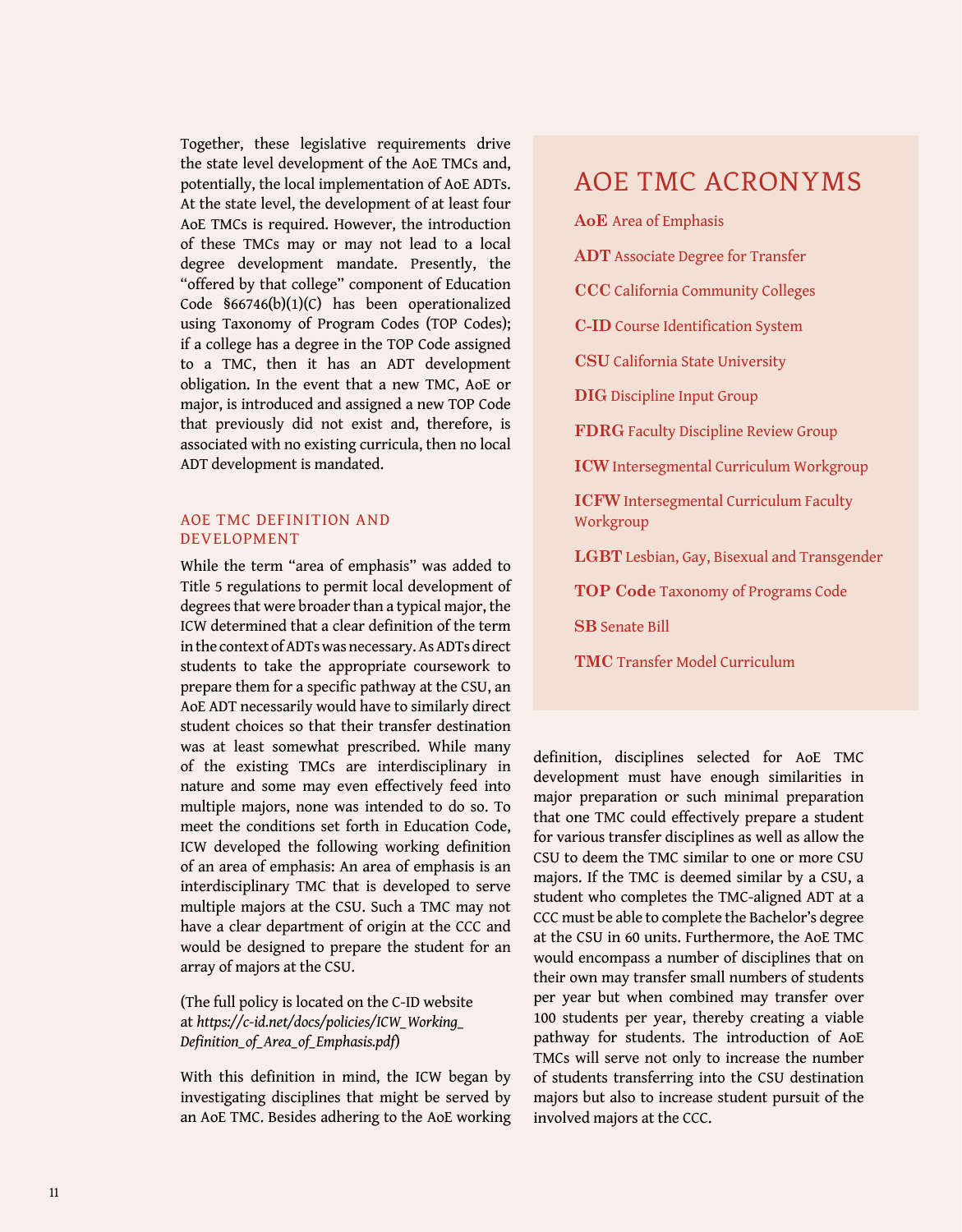#### AoE TMCs: Social Justice Studies and Global Studies

In order to determine what AoE TMCs might be developed, the ICW reviewed the major preparation required at the CSU in numerous majors that were somehow related, potentially shared preparatory courses, and had low numbers of transfer students. At the end of this process, two potential AoE TMCs were identified, Discipline Input Groups (DIGs) were convened, and Faculty Discipline Review Groups (FDRGs) were appointed to develop a draft TMCs and descriptors. The AoE TMCs that are now named Social Justice Studies and Global Studies are currently in the final stages of development. The Social Justice Studies DIG included faculty from Ethnic, Women's, LGBT, Chicano, and African American Studies, and the Global Studies DIG included faculty from political science, history, and international studies.

The C-ID descriptors and TMCs associated with Social Justice Studies and Global Studies were vetted by faculty statewide from all involved disciplines with feedback and comments incorporated into the documents as appropriate. To reduce confusion in the field, new TOP Codes were established for both Social Justice Studies and Global Studies to clearly indicate that these AoE degrees are different from degrees previously identified locally as "area of emphasis" degrees. Additionally, no degrees are presently assigned to the new TOP Codes, colleges have no mandate to develop an ADT. If local faculty determine that these TMCs would permit them to create ADTs that are beneficial to students, then AoE ADTs will readily be developed even without the mandate to do so.

#### AoE TMC to ADT: One-to-many

Consistent with the idea of an AoE being broader than a major, local AoE ADT development is anticipated to operate differently from the development of traditional ADTs. At the local level, the AoE ADT may be more specialized than the TMC, with the college making course selections that narrow the scope of the courses students may take. In so doing, one TMC may be used to create multiple degrees at the CCC, and the college can have different options associated with one AoE.

For instance, a Social Justice Studies ADT as locally implemented may have a Women's Studies or a Latin American Studies focus. This idea of a TMC that permits discipline focus at the local level provides a demonstration of the "one-to-many" relationship that can exist between an AoE TMC and ADTs. The process begins with one TMC intended to serve multiple majors at the CSU and ends with one TMC potentially leading to multiple ADTs at the CCC. Examples of these different degrees were presented along with the Social Justice Studies TMC and can be viewed at *[https://c-id.net/degreereview.](https://c-id.net/degreereview.html) [html](https://c-id.net/degreereview.html)*.

#### **NEXT STEPS**

The SB 440 legislation requires the completion of two additional AoE TMCs by fall 2016. The Intersegmental Curriculum Workgroup is continuing to investigate disciplines that potentially may be appropriate for Area of Emphasis degree development. The C-ID website (c-id.net) is the best place to obtain information and updates on the work of ICW and the C-ID System. The ASCCC will provide updates regarding this process as they become available.  $\blacktriangleleft$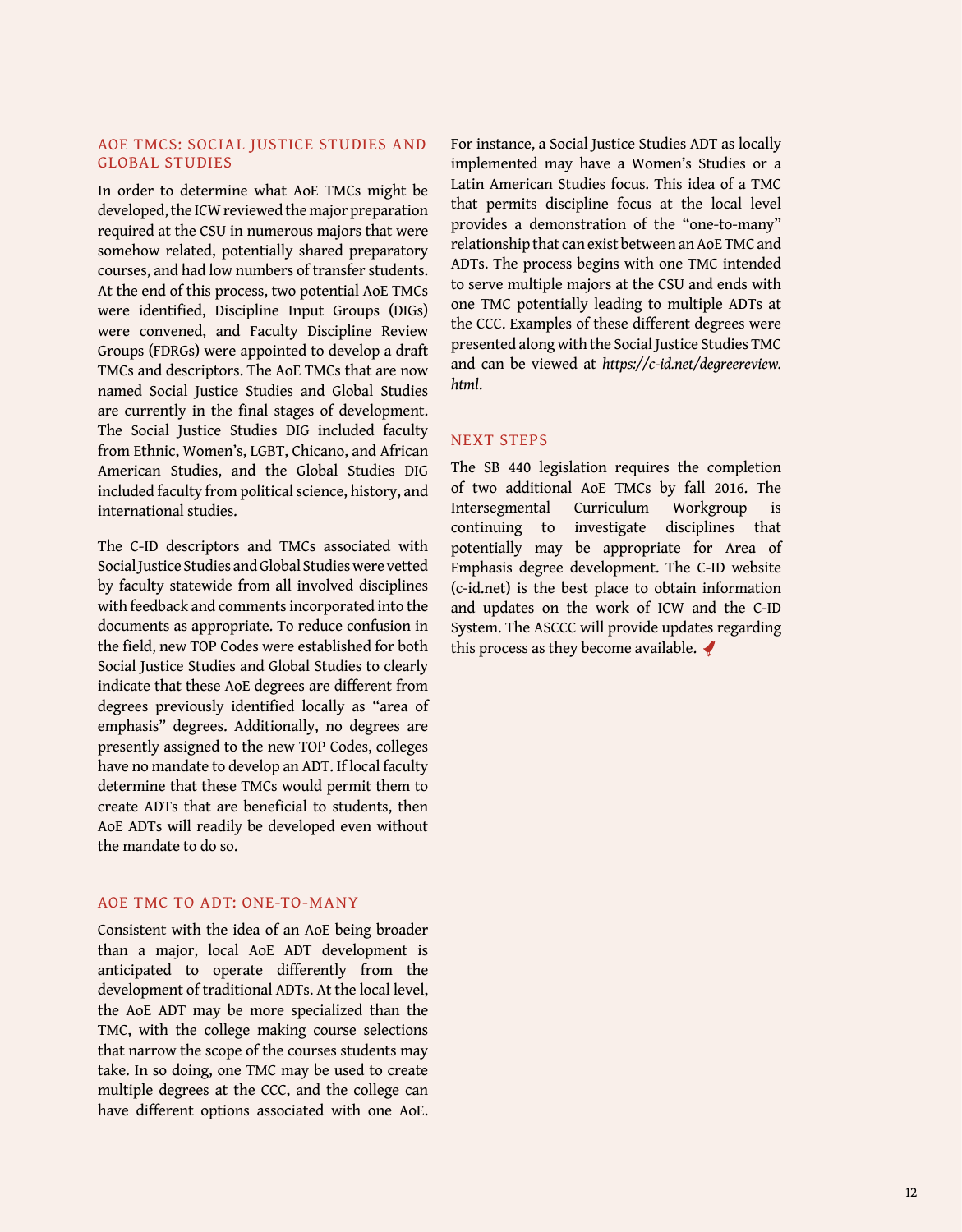## <span id="page-13-0"></span>Defining the CCC Baccalaureate Degree

by John Stanskas, ASCCC Secretary and Baccalaureate Degree Task Force Chair,

Michelle Grimes Hillman, former ASCCC South Representative, Baccalaureate Degree Task Force Vice-Chair

and Lynell R. Wiggins, Baccalaureate Degree Task Force member, Pasadena City College

**O** n September 28, 2014, California Governor Jerry Brown signed SB 850 (Block, 2015) authorizing the Board of Governors of the California's Community Colleges (BOG), in consultation with representatives of the California State University (CSU) and University of California (UC), to establish a statewide baccalaureate degree pilot program at no more than 15 California Community Colleges. By May 2015, the Board of Governor had selected 15 pilot college colleges which meeting weekly to help each other prepare the Accrediting Commission for Community and Junior Colleges (ACCJC) substantial change forms and to discuss a variety of issues with the Chancellor's Office.

In Fall 2014, the Academic Senate for California Community Colleges passed two resolutions, 9.04 Faculty Inclusion in Development and Implementation of Community College Baccalaureate Degree and 09.05 General Education Patterns for Community College Baccalaureate Degrees. Resolution 9.04 directed that the ASCCC work with the Chancellor's Office and local senates to ensure that community college faculty are appropriately represented on all task forces and other bodies, including any local committees, involved with the development and implementation of the community college baccalaureate degree pilot program and that the ASCCC collaborate with the Chancellor's Office to establish parameters and standards for the California Community College Baccalaureate Degree before any degree is approved by the Chancellor's Office. Resolution 9.05 recommended that we work with the Intersegmental Committee of the Academic Senates (ICAS) to define the expectations for lower division and upper division general education coursework and communicate the expectations for transfer general education and non-transfer general education. This resolution also established the ASCCC position that any baccalaureate degree created in the California community colleges must include upper division general education requirements comparable with those offered by the California State University.

From the time that Governor Brown signed AB 850, the Chancellor's Office has consistently acknowledged that in areas that impact academic and professional matters, the ASCCC should take the leading role in establishing the parameters of the community college bachelor's degrees. Such areas include general education requirements at upper and lower division levels, definitions of upper division coursework, minimum qualifications for faculty, and required student services. The Academic Senate has embraced this responsibility and has been actively shaping discussions in these areas since the pilot colleges were selected.

#### PROGRESS TO DATE

Beginning in April 2015 the ASCCC formed a task force to work with the Chancellor's Office and the pilot colleges in setting parameters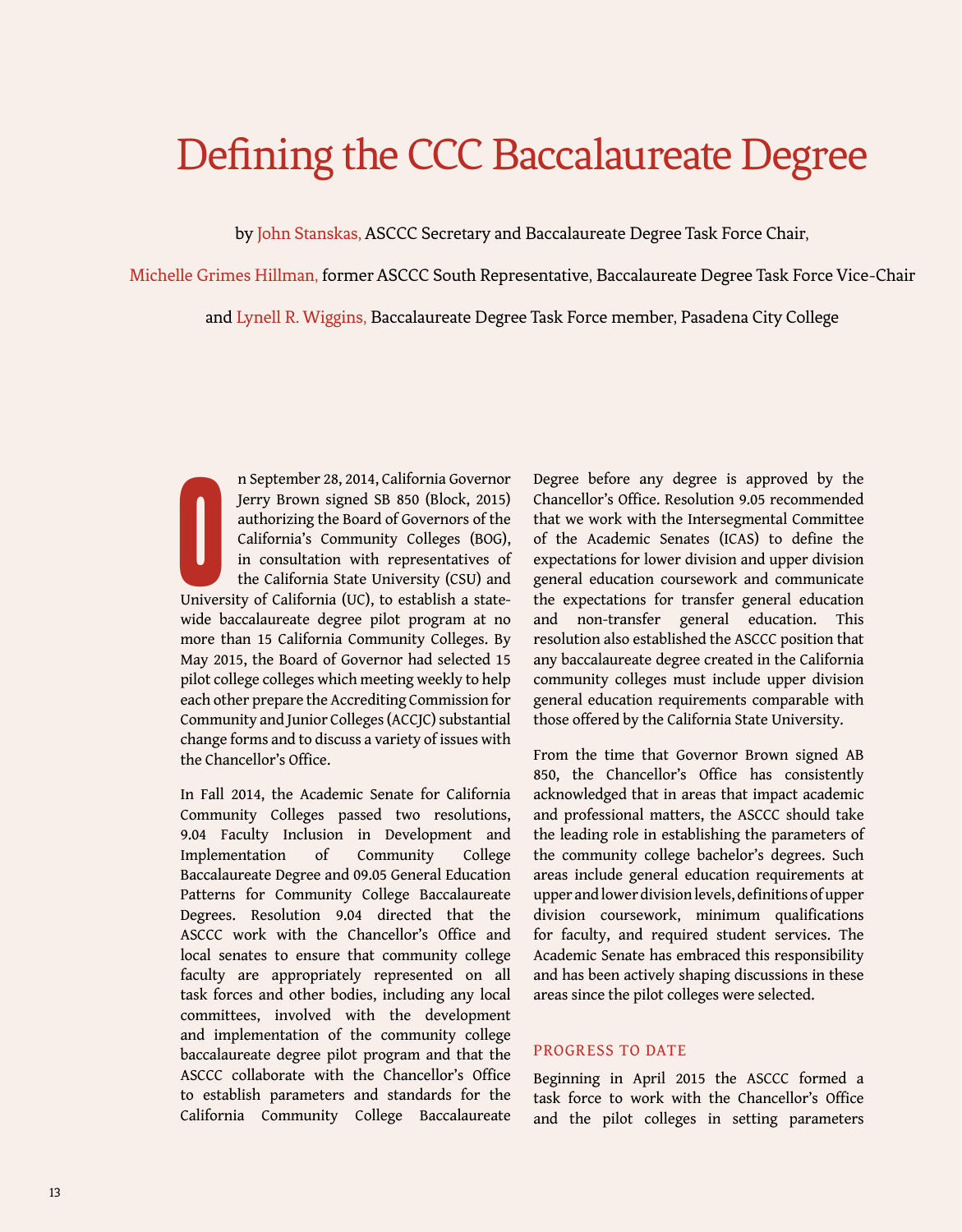for the degrees. This task force includes ASCCC Executive Committee members as well as faculty representatives from general education, basic skills, counseling, articulation, career technical education, and the pilot colleges and a Chancellor's Office representative. The task force presented at the CTE Leadership Institute in May 2015, the Bachelor's Degree Summit hosted by the Chancellor's office for pilot colleges in June 2015, and the ASCCC Curriculum Institute in July 2015 to gather feedback on baccalaureate degree programs and what offering a Baccalaureate degree means.

The ASCCC has also had communication with other public degree granting institutions at the system level. The CSU system is struggling with responses to the community college bachelor's degrees and has not yet been able to offer significant support to the conversations regarding the pilot program. The UC system has been more encouraging and is watching the progress of the pilot quite closely.

The task force has based its discussions on some foundational assumptions:

- Bachelor's degrees offered by the CCCs must be at least equivalent in breadth, rigor, and utility to bachelor's degrees offered by any other public college or university in the State of California;
- Bachelor's degrees offered by CCCs should serve as appropriate preparation for the workforce and for further educational goals; and
- CCC bachelor's degrees are not 'applied' bachelor's degrees. In other words, the degree is not intended to be a terminal degree but a stepping stone for students' educational goals.

Working from these assumptions, the task force discussed upper division coursework definition, upper division GE requirements, minimum qualifications, support services needed, and admission and articulation with universities.

Through these discussions and in consultation with the pilot colleges, the task force has moved closer to establishing parameters for the degrees. At a very broad level, the task force has concluded that a bachelor's degree should include a minimum 120

units, lower division sets a foundation for the field, and upper division should reflect more currency in the field of study than foundational lower division. More specifically, the task force has drafted the following parameters for consideration:

- Upper division units should require lower division knowledge and apply that knowledge as demonstrated measures of critical thinking through writing, oral communication, and computation. Critical thinking may encompass research elements and upper division requirements may include workforce training and an apprenticeship. A minimum 24 upper division semester units could require practicum or capstone projects. This recommendation if adopted would set a minimum threshold written into Title 5.
- Regarding lower-division general education requirements, the task force has recommended IGETC or CSU-GE Breadth required for lower division general education. Faculty throughout the state have expressed broad acceptance of this requirement to date.
- The task force has discussed a minimum of six required semester units from two different disciplines of upper division general education that broadens the worldview of the students and is dependent on lower division general education knowledge and reflects current issues or trends in the field as appropriate. One of these courses must have an emphasis in written communication, oral communication, or computation. The same rules used in the IGETC Standards document to fulfill areas of general education would apply. This recommendation if adopted would set a minimum threshold written into Title 5.
- The task force made recommendations regarding faculty minimum qualifications. The pilot disciplines are fields that generally do not fall on the master's degree list. Given that, the task force recommends the following:
	- □ The instructor of record must have any Master's degree AND two years of experience in the field AND appropriate licensure.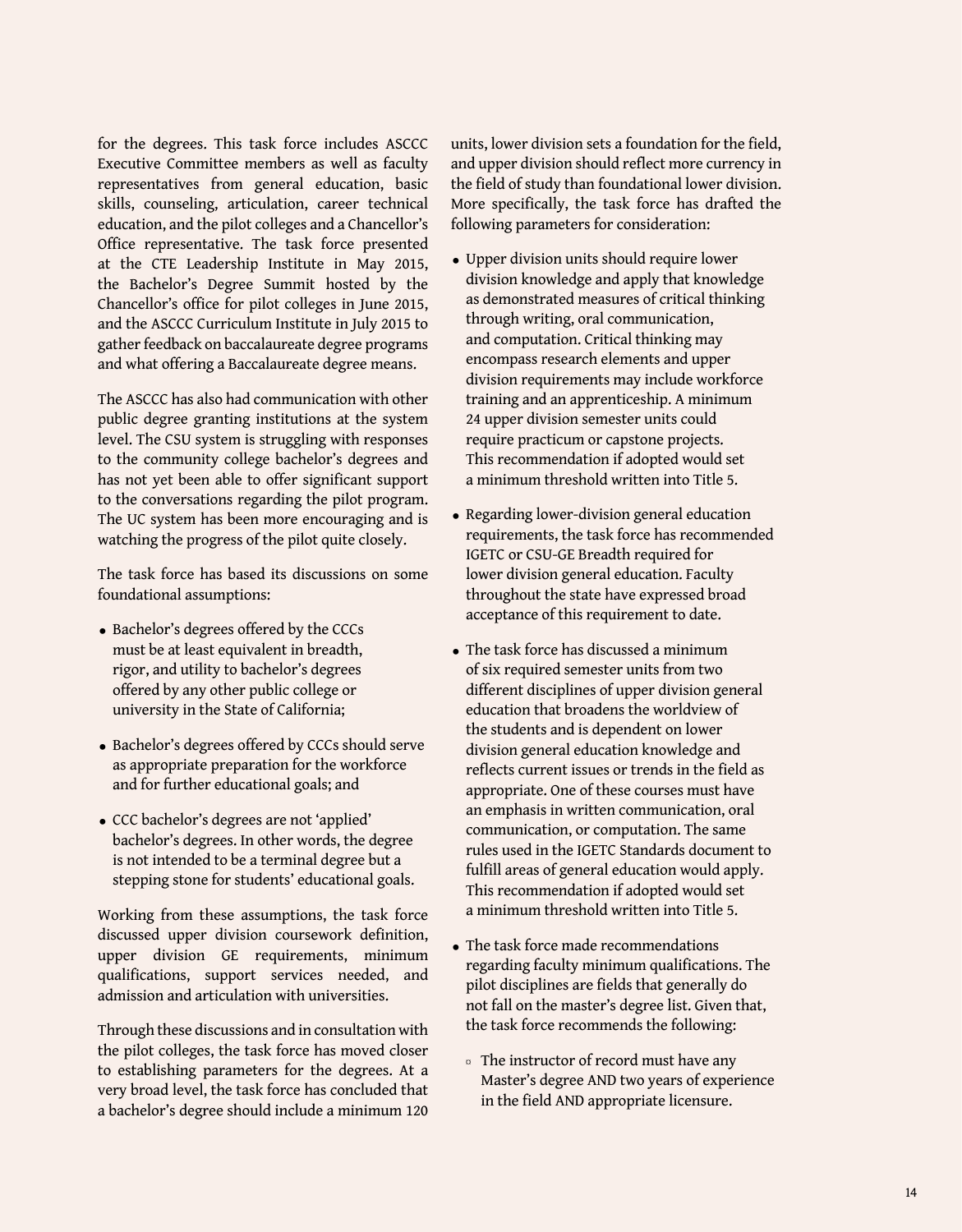¤ Any Bachelor's degree AND 6 years of experience in the field AND appropriate licensure.

Higher standards may be implemented by local colleges or required by external programmatic accrediting bodies. The recommendation explicitly leaves off the usual ending of *or the equivalent*. The recommendations appear to have broad support thus far and would be written into the faculty qualifications guidelines as a minimum threshold.

- The task force discussed a possible recommendation to local colleges regarding eligibility requirements to begin bachelor's program:
	- □ Year 1. Students in these programs must be college ready: eligible for freshman composition and college level mathematics and fulfilled local reading competency requirement.
	- ¤ Year 3 might include the completion of IGETC or CSU GE-Breadth, local reading competency, and lower division discipline requirements with a minimum of 2.0 GPA.

The recommendations regarding this last bullet would be written in Title 5 as permissible limitations on enrollment, not required.

#### Ongoing conversations

One area that remains to be resolved regards the ASCCC position that the system should "ensure that the bachelor degrees being offered were not seen as applied degrees in the sense that they are considered terminal." With many CTE degrees offered by community colleges in other states, students are prepared for the workforce and are not expected to pursue many educational pursuits beyond this initial training. In addition, the concept of the applied degree at the associate level carries connotations that are similar to the use of the term "vocational," and the ASCCC hopes to avoid any connection to past stigmatization of the inherent occupational educational mission.

In describing the purpose of the baccalaureate degree in the California community colleges, the Chancellor's Office accurately noted the SB850 legislation that described the rationale for the 15 pilots. The bill would require participating community college districts to meet specified requirements, including but not limited to offering baccalaureate degree programs and program curricula not offered by the California State University or the University of California and in subject areas with unmet workforce needs, as specified:

#### SECTION 1.

The Legislature finds and declares all of the following:

(a) California needs to produce one million more baccalaureate degrees than the state currently produces to remain economically competitive in the coming decades.

(b) The 21st century workplace increasingly demands a higher level of education in applied fields.

(c) There is demand for education beyond the associate degree level in specific academic disciplines that is not currently being met by California's four-year public institutions.

Based on this language, the Chancellor's Office challenged the ASCCC's decision to not use the term applied and almost implied that the ASCCC was shying away from the inherent workforce implications. They then used Section 1 (b) above to draw a proportional relationship with the need for advanced education in applied fields and the use of the term Applied Baccalaureate Degrees.

Given the ASCCC position, the task force will urge caution with the language used so that pilot programs are not limited by past perceptions of vocational studies. Any student who earns a bachelor's degree in the California public education system should be considered to have achieved the equivalent of any other student with the same level of degree. No degree structure should be associated with a type of learning or instructional methodology the development of our pilot programs. The description of a program may consist of explanations of the value of applied learning and instruction in our degree programs, but the system should

OR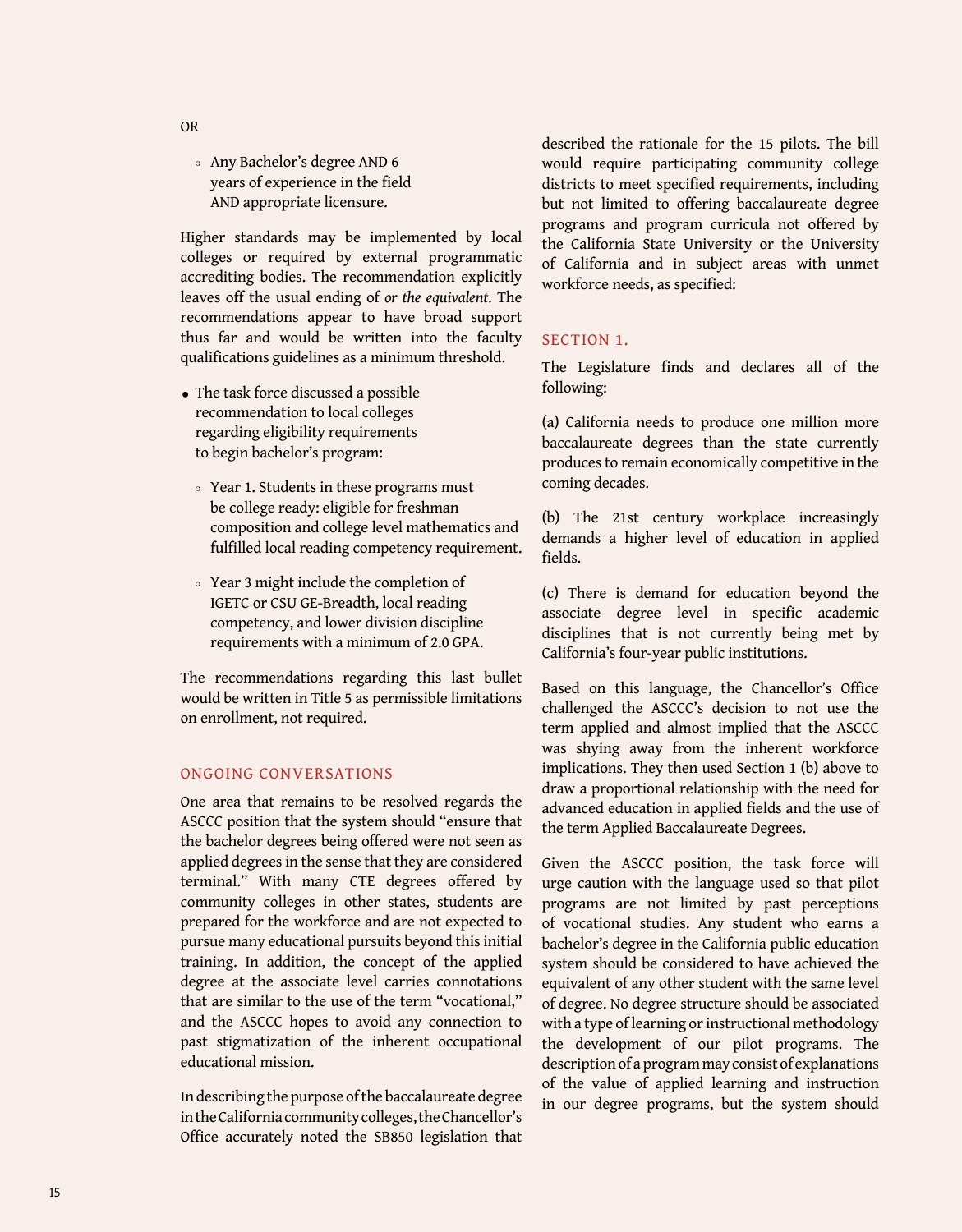work toward establishing these degrees within a dynamic new paradigm of what CTE is today and can be tomorrow, where a student earning a baccalaureate degree with a CTE major emphasis could consider graduate preparation in addition to workforce goals. For the benefit of our students, community colleges should create a baccalaureate degree program that considers the possibility of a future need for advanced educational preparation.

The other area of concern among approximately half of the pilot colleges is the use of IGETC or CSU GE Breadth as the lower division general education preparation for these degrees. Roughly half the pilot colleges created their proposal using their local associate degree patterns. However, the other half of the pilot colleges already uses the IGETC or CSU GE Breadth. Given that the system as a whole and the public already understand IGETC and the CSU GE Breadth, the system needs to consider this issue very carefully. With 113 colleges that might all eventually offer bachelor's degrees and the system needs to ensure that degrees created through the pilot program are recognized as equal to our other system partners. Further, our collective educational systems are increasingly pressured to move students through faster, to evaluate and often minimize expectations outside of major's preparation, and to waive requirements or award credit for prior knowledge. External forces often question the value of requirements outside of major preparation, and general education is viewed as an additional hoop impeding student progress.

Yet while employers rank technical knowledge seventh among the most important qualities in a new employee, according to the National Association of Colleges and Employers in their October 2013 survey<sup>1</sup>, the following skills are also included in the top ten:

- Ability to work in a team structure
- Ability to make decisions and solve problems
- Ability to plan, organize, and prioritize work
- Ability to verbally communicate with persons inside and outside the organization
- Ability to obtain and process information
- Ability to analyze quantitative data
- Proficiency with computer software programs
- Ability to create and/or edit written reports
- Ability to sell or influence others

This list demonstrates the value of general education: we teach all these skills in our curriculum. This situation offers an opportunity for a conversation about the value of general education and how that value should translate so that students, the public, and the legislature are able to directly see those linkages.

#### WHAT'S NEXT?

The ASCCC task force has plans for more conversations through October and will present a plan to the field by the Fall 2015 Plenary Session in November. At that time, all proposals will be voted on for approval by delegates to the plenary in order to establish the ASCCC's final recommendations regarding the parameters of the community college bachelor's degrees. The ASCCC will work with the Chancellor's Office to make any necessary Title 5 changes to accommodate new mission extension. The ASCCC will also continue to consider what support curriculum committees and college senates need in regard to creating these degrees.

While at this time decisions regarding the bachelor's degrees may seem to impact only the 15 pilot colleges, members of the legislature have explicitly stated that the purpose of this pilot is to prove that these degrees can be successful and then to expand the program accordingly. For this reason, faculty at all colleges in the system must remain informed regarding the pilot and help to shape the efforts of the Academic Senate for California Community Colleges to make sound and long-range decisions about these academic and professional matters.

<sup>1</sup> http://www.naceweb.org/about-us/press/skillsqualities-employers-want.aspx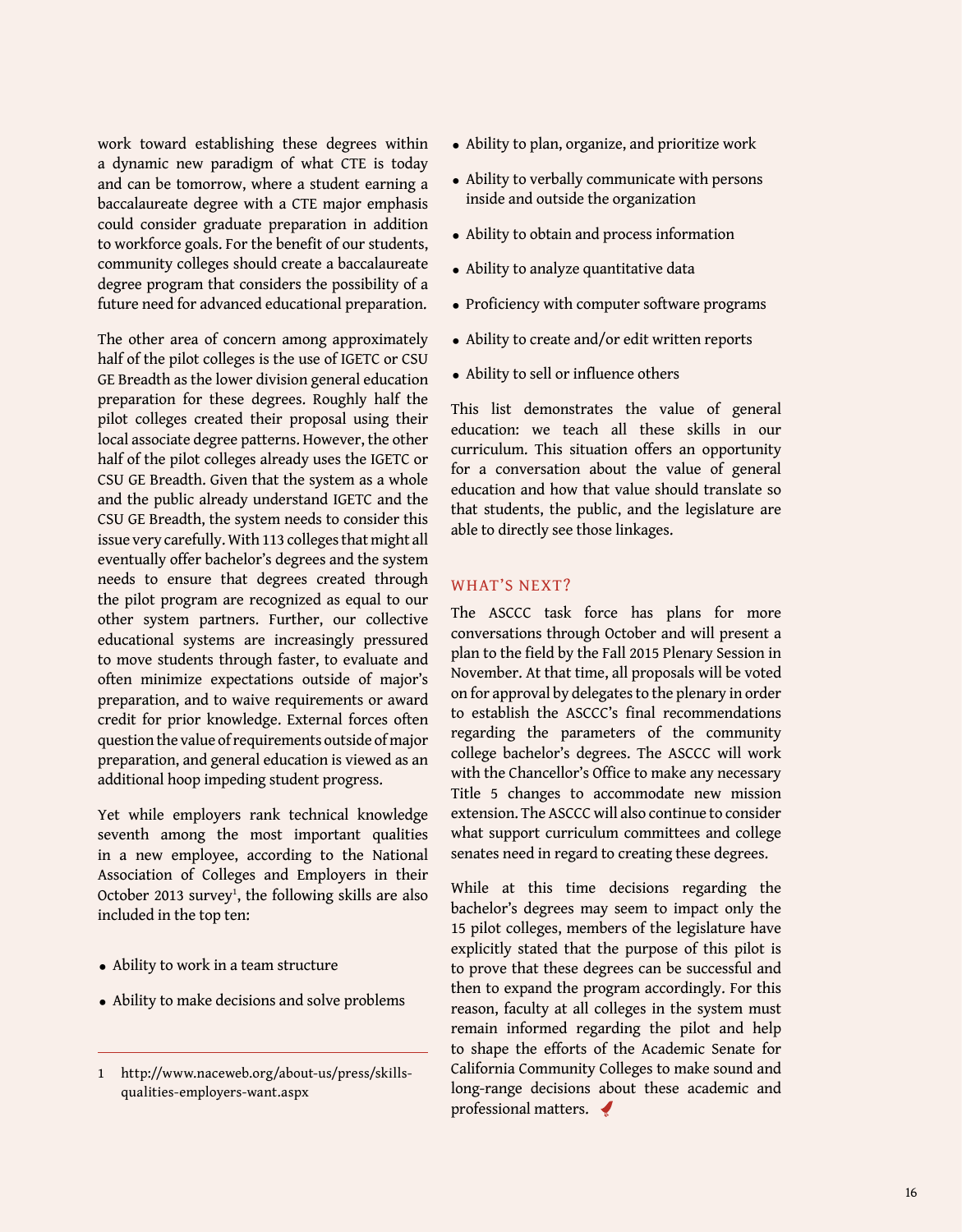# <span id="page-17-0"></span>Accessibility in Online Education

by Dolores Davison, ASCCC Online Education Committee Chair

and Laurie Vasquez, ASCCC Online Education Committee Member

eginning in 1999, when the Chancellor's<br>
Office first created *The California Virtual*<br> *Campus* to support development and<br>
delivery of online learning in California<br>
community colleges, community colleges<br>
have increasin eginning in 1999, when the Chancellor's Office first created *The California Virtual Campus* to support development and delivery of online learning in California community colleges, community colleges have increasingly dedicated time 25th year of the Americans with Disabilities Act, community colleges have an obligation to grapple with challenges regarding ways to deliver an accessible classroom environment to all students, including students with disabilities.

Over the years Disabled Student Programs and Services professionals have tried to support students with disabilities in an online environment without the necessary tools, supporting policies and procedures, or local supports for training instructors in the online classroom. However, in the last few years the Office of Civil Rights has stepped in and taken a national scan of what providing an accessible environment means, who is responsible, steps to ensure compliance, and a close examination of the tools used to deliver instructional materials. In examining these issues, the Office of Civil Rights has discovered the following deficient areas:

- Inaccessible class assignments and materials on the learning management system
- Inaccessible live chat and discussion board functions in the learning management system
- Inaccessible documents that are scanned images on webpages and websites
- Inaccessible videos that are not captioned
- Lack of alternative text on all images
- Inaccessible course registration through a website
- Inaccessible student enrollment systems

All of these areas can impede or prevent the creation of an accessible environment for students, and colleges must therefore work to address these problems in order to truly offer full access to all.

In recent settlements with universities and community colleges across the country, a clear definition of "accessible" has been developed:

*"Accessible" means a person with a disability is afforded the opportunity to acquire the same information, engage in the same interactions, and enjoy the same services as a person without a disability in an equally effective and equally integrated manner, with substantially equivalent ease of use. A person with a disability must be able to obtain the information as fully, equally, and independently as a person without a disability. Although this might not result in identical ease of use compared to that of persons without disabilities, it still must ensure equal opportunity to the educational benefits and opportunities afforded by the technology and equal treatment in the use of such technology.*— Resolution Agreement—OCR Docket #15-13-6001

This definition emphasizes the need to allow students with disabilities to engage in all class activities and to access all course materials and resources to the same degree as students without disabilities. If colleges wish to create fully accessible educational environments for all, then such a definition must be the foundation of instructional design.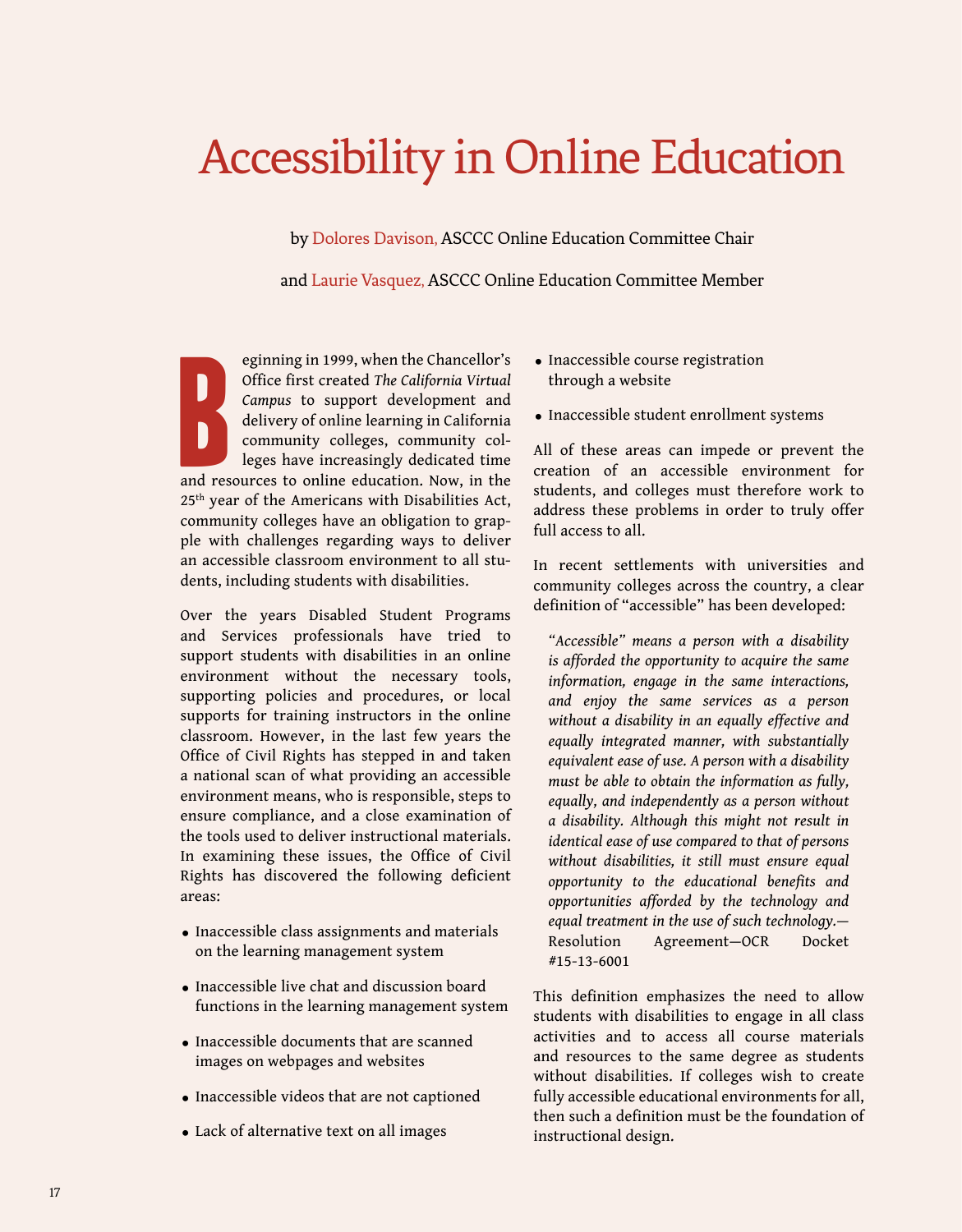In the early years of online education, accessibility seemed very simple: the classes were predominantly if not entirely text based, and thus online classes were accessible to virtually all students. Students with vision impairments could access the text with screen readers. As technologies improved, the interface became more graphical and more tools became available for faculty to use. The needs for accessibility therefore changed. Unlike face-to-face classes, where accommodations such as note takers for students with visual impairments or interpreters for hearing impaired students are provided in the classroom, faculty in online classes frequently found themselves in the position of trying to identify accommodations for students without proper support or resources.

The results of this situation were, as one would expect, frustrating, and accommodations were difficult to provide in a timely manner. Faculty scrambled to figure out ways to make text more useful for screen readers or to caption videos that they had used for years in both their faceto-face and online classes. In many cases faculty were simply not able to provide accommodations and therefore could not use the technologies and resources they had discovered; the absence of close captioning, for example, doomed many videos that would have otherwise been a resource for students. The absence of assistance or accessibility solutions became a genuine reason for not teaching a course in as robust a manner as it could otherwise have been.

The Online Teaching Conference held in San Diego in June 2015 demonstrated that these issues are being addressed. A series of questions were asked of the audience as a way to determine what steps were being taken at their colleges to ensure the college's legal requirements were being met. The event revealed that progress has been made in many areas.

However, some of the concerns are yet to be addressed. Many online faculty are part-time, which can inhibit their ability to make use of the resources that exist at their colleges or in some cases to even be aware of what resources exist. And ultimately, many faculty are unaware of what needs to be done to make their courses accessible and ADA compliant.

Increased scrutiny from the Accrediting Commission for Community and Junior Colleges has made online accessibility an issue that must be addressed. Colleges must have policies on student authentication, regular and effective contact, and ADA compliance. In order to ensure true accessibility, colleges have to look at their local processes with additional support from the system. Some campus cultures may need to be tweaked in order to address accessibility. The discussion should begin at the top leadership tier. College Board policies and procedures should reflect the institution's commitment to accessibility. Those policies and procedures should have been reviewed by the local academic senate. Accessibility issues might also be addressed in the college's current educational master plan, distance education plan, district technology, student equity plan, and student success and support program plan. These planning documents should work in concert to support student success and outline areas of responsibility on the campus.

Colleges have a legal obligation and responsibility to ensure that courses being provided are accessible to all students, regardless of disability or issue. As such, colleges should have in place disability resource specialists or other professionals who can assist faculty in ensuring that their courses are ADA compliant. These individuals might be part of the Disability Resource Services Center, the Faculty Resource Centers, or under the direction of the distance education coordinator, dean, or other administrator who oversees online instruction. The support may even be under technology departments.

If a college does not have these individuals in place that can ensure compliance, then this issue becomes both pedagogical and legal. Faculty should have all available resources necessary to teach their classes, regardless of modality, and as such should have access to all necessary support through which to offer their courses. If that means closed captioning videos, providing screen reading software, or transcribing lectures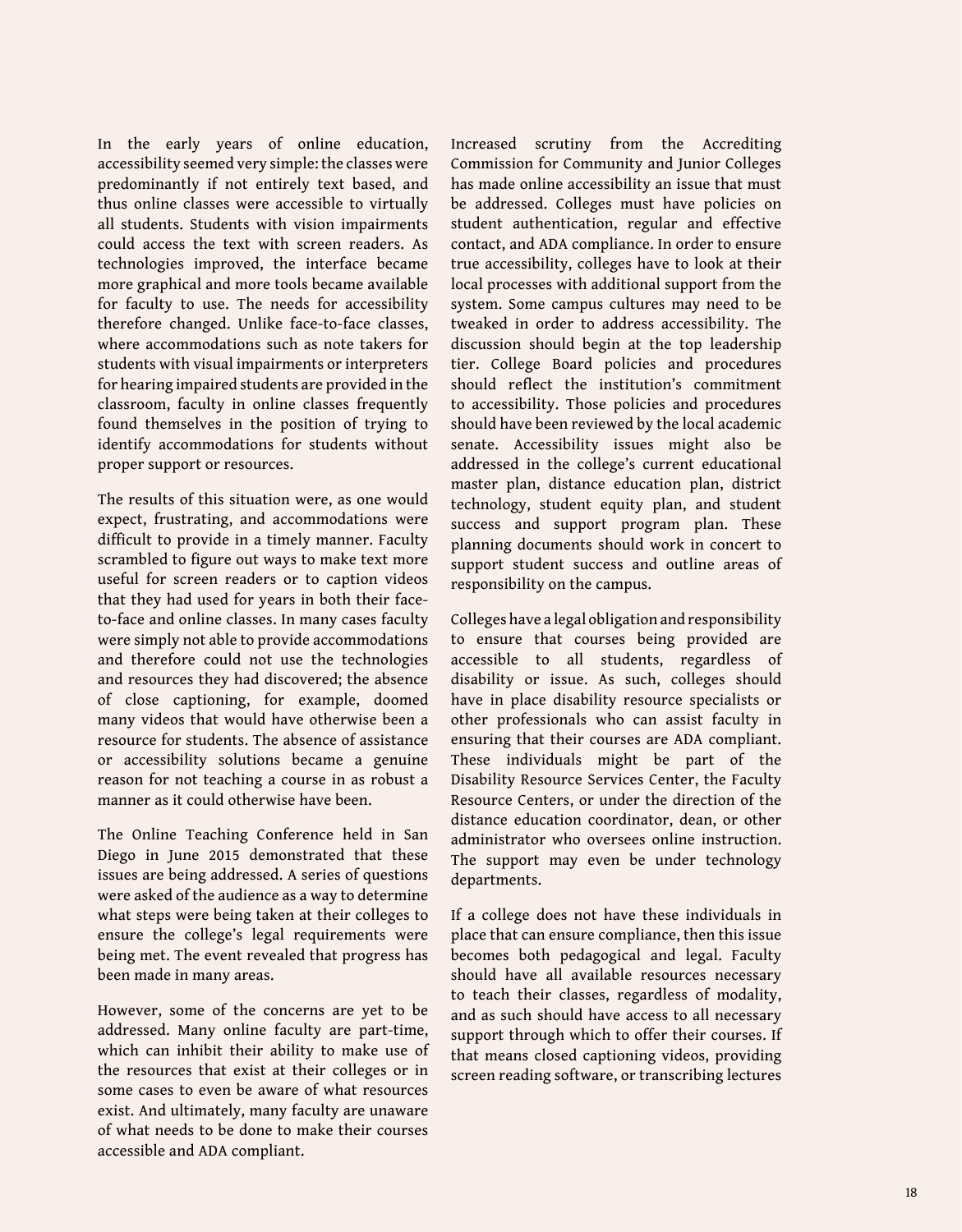on podcasts, those services need to be available. For captioning the state funded DECT grant can be found at

#### *[https://www.canyons.edu/Offices/DistanceLearning/](https://www.canyons.edu/Offices/DistanceLearning/Captioning/Pages/default.aspx) [Captioning/Pages/default.aspx](https://www.canyons.edu/Offices/DistanceLearning/Captioning/Pages/default.aspx)*

Faculty should also have regular access to professional development opportunities to learn about not only the services available but the types of materials that they can use in their online courses to make these services work even better for their students. For example, a faculty member might be more likely to construct his or her syllabus using Microsoft Word in order to better facilitate a student's ability to read the syllabus if the faculty member is aware that many of the extant screen reading software programs can read Microsoft Word documents but cannot easily read PDF files unless tagged for accessibility. Likewise, learning how to implement some basic accessibility skills, such as creating alt tags for images, might enable a faculty member to construct a text lecture with pictures in a manner that is more accessible to students who use screen readers. Ultimately, being familiar with what is required for an accessible course will help faculty ensure that their courses are compliant.

All colleges should review the 2011 Chancellor's Office Distance Education Accessibility Guidelines, found at *[http://extranet.cccco.edu/](http://extranet.cccco.edu/Portals/1/AA/DE/2011DistanceEducationAccessibilityGuidelines%20FINAL.pdf) [Portals/1/AA/DE/2011DistanceEducationAccessibil](http://extranet.cccco.edu/Portals/1/AA/DE/2011DistanceEducationAccessibilityGuidelines%20FINAL.pdf) [ityGuidelines%20FINAL.pdf](http://extranet.cccco.edu/Portals/1/AA/DE/2011DistanceEducationAccessibilityGuidelines%20FINAL.pdf).* College professional development committees should consider offering workshops on accessibility to allow faculty to become familiar with the requirements of accessibility and the types of resources that exist at the college.

The Online Education Initiative is working with pilot colleges in all phases to ensure that accessibility requirements are met and, when possible, exceeded. Ultimately, however, accessibility is the responsibility of the college's faculty, staff, and administration, and it is a responsibility that needs to be consciously addressed and supported at every college in the system.

#### continued from page 9

#### Upcoming Senate Paper on Effective Accreditation Practices

The Accreditation and Assessment Committee will present for approval at the Fall 2015 Plenary Session a paper on effective practices for maintaining accreditation and preparing for a visit by an accrediting team. The paper will be available for review beginning in September.

#### City College San Francisco

On July 8, 2015, The ACCJC held a special meeting to take a vote of the commissioners whether to uphold its decision in April 2013 to terminate City College of San Francisco's accreditation. This step was taken to comply with the San Francisco Superior Court's injunction which called for the Commission to reconsider the decision to terminate the college's accreditation. This step was put in place when CCSF opted to enforce the court ordered injunction while it remained in restoration status. The Commission vote to affirm the termination of CCSF's accreditation, which has no impact on CCSF's restoration status or the outcome of CCSF's next evaluation in spring 2016, when the college must be in compliance with the 2014 Standards.

#### Change in Faculty Commissioners

At the June meeting, the Commission congratulated Professor Virginia May of Sacramento City College as she completed her term. The Commission announced the seating of Kevin Bontenbal of Cuesta College as a faculty Commissioner. Bontenbal will serve a three-year term beginning on July 1, 2015.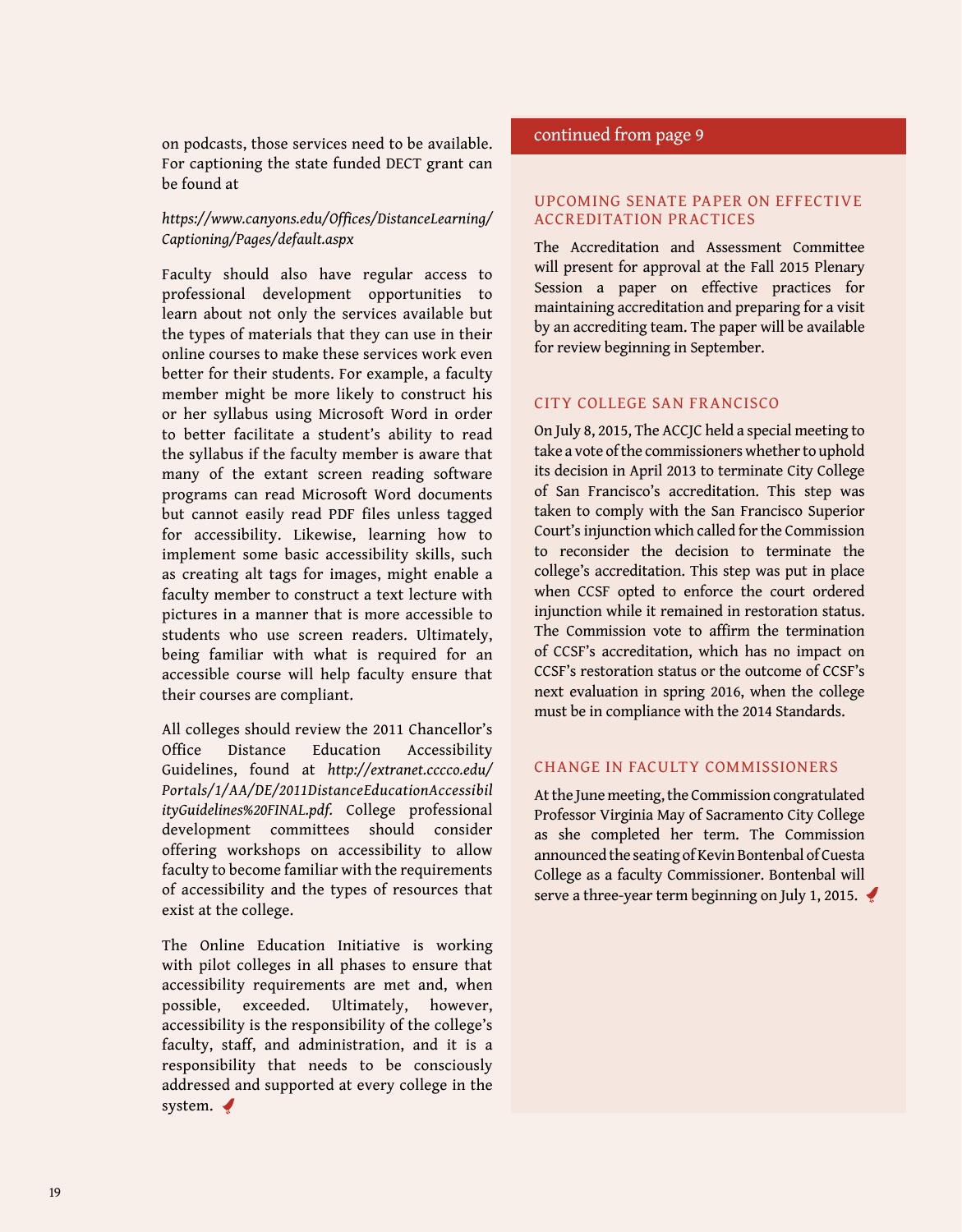# The Genie in the Bottle: Disaggregation of Student Learning Outcomes Data

by Randy Beach, ASCCC Accreditation and Assessment Committee Chair

W ith the release of the revised ACCJC Standards in 2014, Standard I.B.6 has received a great deal of attention and prompted many discussions across the California Community College System, as well as an ASCCC resolution at the Spring 2015 Plenary (2.01 S15). This standard requires colleges to not only collect but also to disaggregate student learning outcomes (SLO) data, which is the practice of collecting an individual student's SLO data and linking his or her scores to student's demographic data, especially gender, ethnicity, and other metrics related to student equity and disproportionate impact. Colleges are required to then analyze SLO data for disproportionate impact among subpopulations and make program changes according to the results.

With this change, the idea of a genie in a bottle fits fairly well when discussing disaggregated data and student learning outcomes. The most famous version of the Persian folktale of Aladdin and the genie in the lamp is told in the *One Thousand and One Nights* in this way: After Aladdin discovers the lamp and releases the genie, the genie helps Aladdin to become wealthy and powerful, and even helps him to to marry the emperor's daughter Princess [Badroulbadour](https://en.wikipedia.org/wiki/Badroulbadour), who was betrothed to another, and to build a grand palace. Other stories tell of genies, or the Jinn, whose intentions when released from the bottle are not benevolent but are very nefarious in the same vein as the "trickster" character in western literature. Even in the *One Thousand and One Nights* tale, a sorcerer tricks Aladdin's wife and steals the lamp only to command the genie to take away all the riches Aladdin has gained. Like in the tales, SLOs and disaggregation are fickle genies, and this duplicity raises the question of whether SLO data disaggregation will be a good genie, a bad one, or something in between.

#### The Good Genie

A 2012 brief by the National Center for Mental Health Promotion and Youth Violence Prevention, an organization that provides technical assistance and training to 106 federally funded Safe Schools/Healthy Students in K-12, argues in favor of disaggregation. The brief points out that aggregate data masks inequities in success rates among subpopulations, leaving those struggling subpopulations unrecognized and on their own in terms of improving success rates. The brief also argues that disaggregation informs and provides data support for changes in how programs are implemented in order to support all students. These changes can take the form of specific policy changes, funding augmentations, and more surgically precise program improvements that take into account the diversity in the classroom.

Student Equity Planning through the Student Success and Support Act at its core relies on disaggregated data for planning improvements in student achievement for subpopulations. Taking that philosophy to the course-level and programlevel learning outcome assessment is an extension of that effort, at the federal and state levels, to increase access, course completion, ESL and basic skills completion, degrees, certificates, and transfer for all colleges. Title 5 regulations require colleges to review and address disproportionate impact for Indians or Alaskan natives, Asians or Pacific Islanders, Blacks, Hispanics, Whites, men, women, and persons with disabilities (§54220(d)) and to develop specific goals or outcomes and

*National Center Brief: The Importance of Disaggregating Student Data.* National Center for Mental Health Promotion and Youth Violence Prevention, Safe Schools; Healthy Students. April 2012. Web. 10 Aug 2015.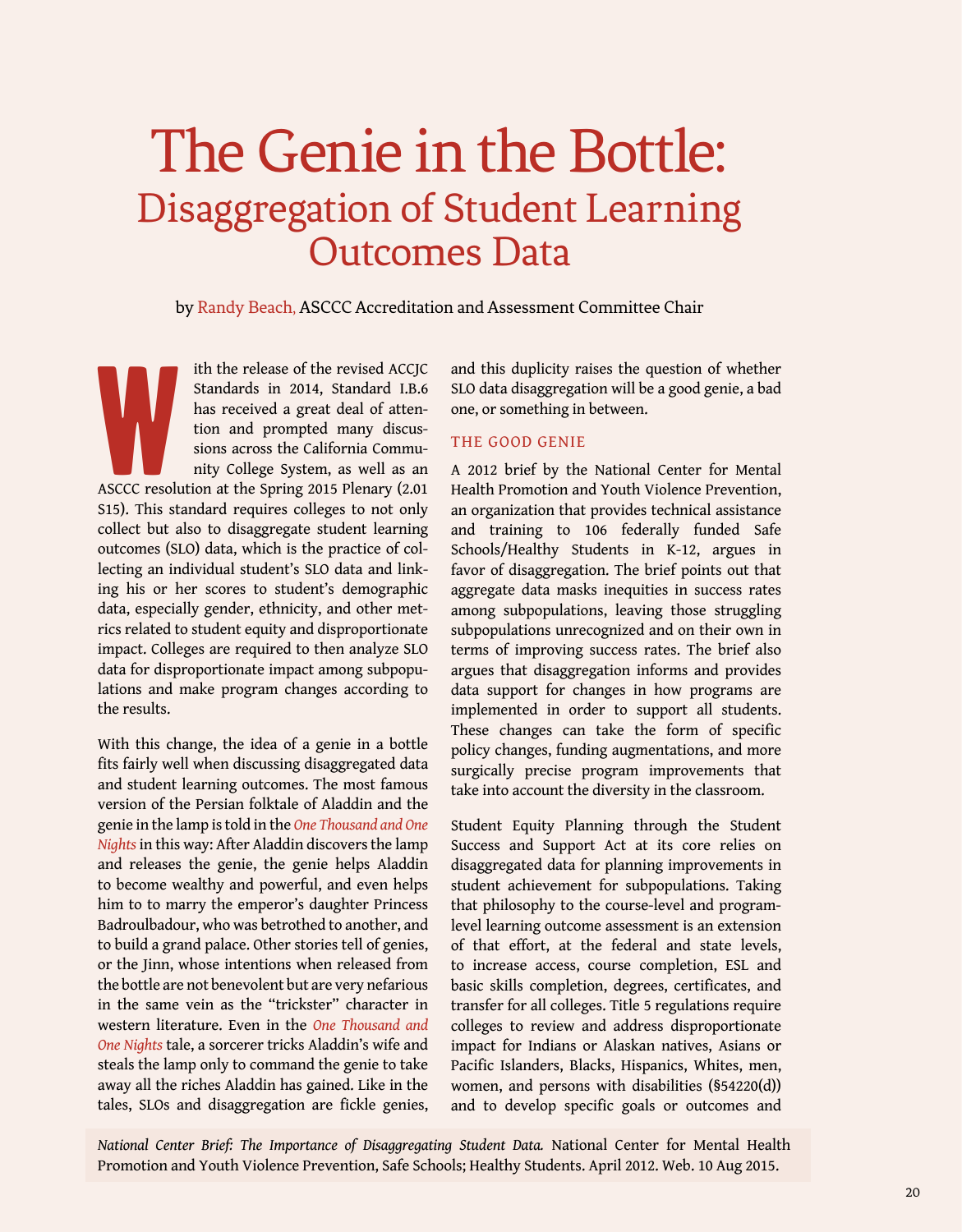actions to address inequities. Action plans for improvement then evolve through the program review process. Disaggregation advocates say meaningful conversation about disproportionate impact cannot happen without disaggregation of course-level learning outcomes.

#### The Bad Genie

Later in the story of Aladdin, an evil sorcerer tricks Aladdin's wife and takes the lamp. He uses the genie to take away from Aladdin the riches he attained with the genie's help. Similarly, we might ask whether SLO disaggregation, like the Jinn from Persian lore, also has a bad side or whether this particular genie can be used for mischief and mayhem in the wrong hands.

The concerns over the disaggregation genie are wide-ranging. Student privacy concerns are real and require very precise data reporting practices that must be collegially agreed upon by faculty, administrations, and researchers at each college and in keeping with FERPA regulations. When data are disaggregated for courses that only offer one section or are rarely offered at all, publicizing results with demographic information may allow students to be identifiable, especially for underrepresented minority students. Also, low sample sizes call into question the validity of the data collected in the first place. If only 20 Asian-American students are included in learning outcomes assessments out of 250 students total across two or three sections of a capstone course, that data may not really tell you anything significant about Asian students. Even if the data are longitudinal over several years, small sample sizes may not provide useful information.

We have to also remember that SLO assessment frequently raises controversy in any context. Some faculty bargaining units, which may already be resistant to SLO assessment, will certainly ask relevant questions about additional workload associated with this type of data entry that may reinforce the opinion of local unions that ACCJC is imposing standards without deference to bargaining agreements. Local senates should approach the way they respond to this standard with their bargaining unit partners as part of the conversation, in the same way they would be involved in any discussion related to district policy or practice intended to address accreditation standards.

#### THE GENIE IS OUT AND HE'S NOT GOING Back In

SLO assessment is here to stay, and the ASCCC has made statements regarding compliance with SLOs in the last decade. For better or worse, this genie is not going away.

In order to use the genie for good while acknowledging the arguments for and against, colleges should begin disaggregation data conversations slowly and in measured steps:

- Pick one course in a program, maybe the course with the most sections, and ask faculty in those sections to collect and input disaggregated data into their database systems.
- Review less controversial data attributes in reporting. For example, look at sections taught in the evening versus sections taught during the day, sections taught online versus sections taught on ground, or sections taught at a central campus versus at an education center or remote site. Such a beginning may be a way to get start the process while keeping in mind the requirement in the ACCJC Standards that data on subpopulations must be disaggregated by the time of your college's next self-evaluation report to be in compliance, beginning Spring 2016.
- Look to Student Equity funding. If issues of workload are impeding the conversation over disaggregation, look to Student Equity funding as potential seed money to build an infrastructure where disaggregation is not a hardship or burden for faculty.

#### SO, HOW DOES THE STORY END?

One cannot predict at this time how this story will end because it is just beginning. As more colleges begin adopting and revising processes in order to comply with the new standards in Spring 2016, questions over SLOs in general and disaggregation specifically will begin making their way to meeting rooms across the state. Community colleges throughout California must begin discussions of how they will address the SLO disaggregation requirement and consider the various implications of this practice regarding workload, student privacy, data relevance, and other issues in order to ensure that the ACCJC's requirement turns into a good genie that can grant positive results for colleges and students.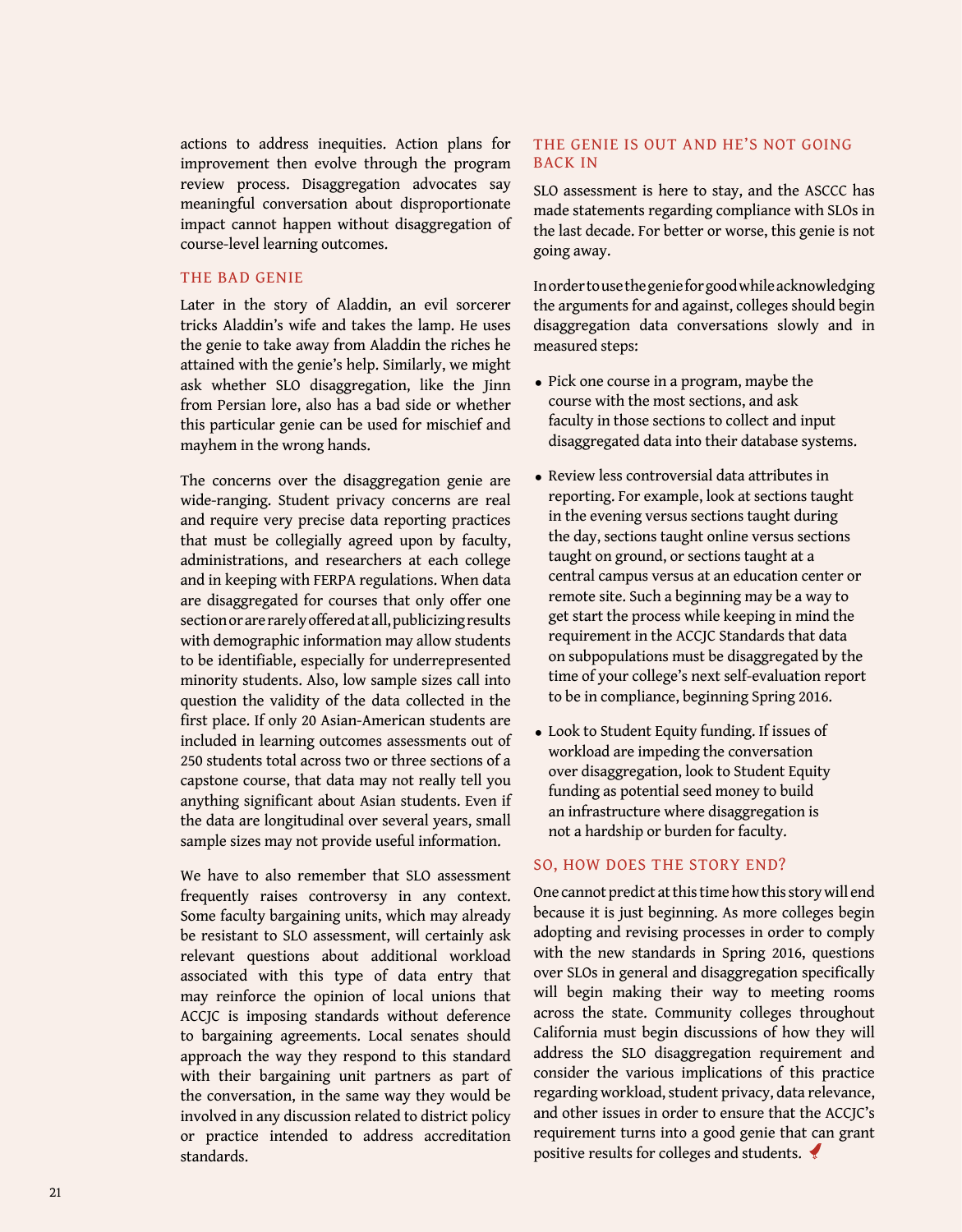# <span id="page-22-0"></span>Faculty Recognition:

### Acknowledging Your Own Faculty Is Part of Professional Development

by Julie Adams, Executive Director

and John Stanskas, Secretary, Standards and Practices Committee Chair

E<br>Who a veryone likes to be acknowledged for his or her work, and recognizing what we do well is an important part of motivating all faculty. However, in today's climate of competing priorities, faculty leaders can easily neglect to recognize our colleagues who are doing amazing work. The ASCCC is committed to helping local senates uphold this pillar of professional development and recognize their faculty statewide.

Each year the ASCCC offers three awards:

- one to recognize exemplary college programs;
- one to acknowledge outstanding community college faculty who have a track record of excellence both in teaching and in professional activities and have demonstrated commitment to their students, profession, and college; and
- one to honor faculty who have made outstanding contributions that positively impact diverse populations of students.

Recognizing faculty and programs is not the only reason the local senate should consider nominating a program or faculty from their college. The ASCCC awards offer an opportunity to share the good work of faculty with the Board of Governors and colleagues statewide through presentations and press releases. Two of the three awards are presented before the Board of Governors: the Exemplary and the Hayward Awards recipients are provided with an opportunity to share their programs and faculty accomplishments with the Board. College faculty rarely receive opportunities

to provide the Board of Governors with information about local programs and faculty accomplishments. These awards allow colleges to promote their programs or faculty and to show the faculty how much they are appreciated.

#### But we do not have time to complete the application process.

In the past, senate leaders and faculty have mentioned that the applications timeline does not allow for the development of the application for each award. For this reason, the applications for the three awards are now available on the ASCCC website. If the local senate starts its process early, the deadlines are not a barrier. However, an easier way to complete the application process might involve delegating the identification of programs or faculty and the development of the application to an individual or group.

At the Spring 2015 Plenary Session, the delegates passed Resolution 12.01, Faculty Recognition. Authored by members of the ASCCC Standards and Practices Committee, this resolution recognizes the importance of acknowledging faculty exemplary work while also understanding the workload for local senates. The resolution recommends that local senates form an awards committee or appoint individuals to ensure that faculty from their college have the opportunity to be recognized for their work. For example, Santa Barbara City College established a Faculty Recognition Committee for the purpose of "identifying potential opportunities to acknowledge faculty excellence in performing their job responsibilities